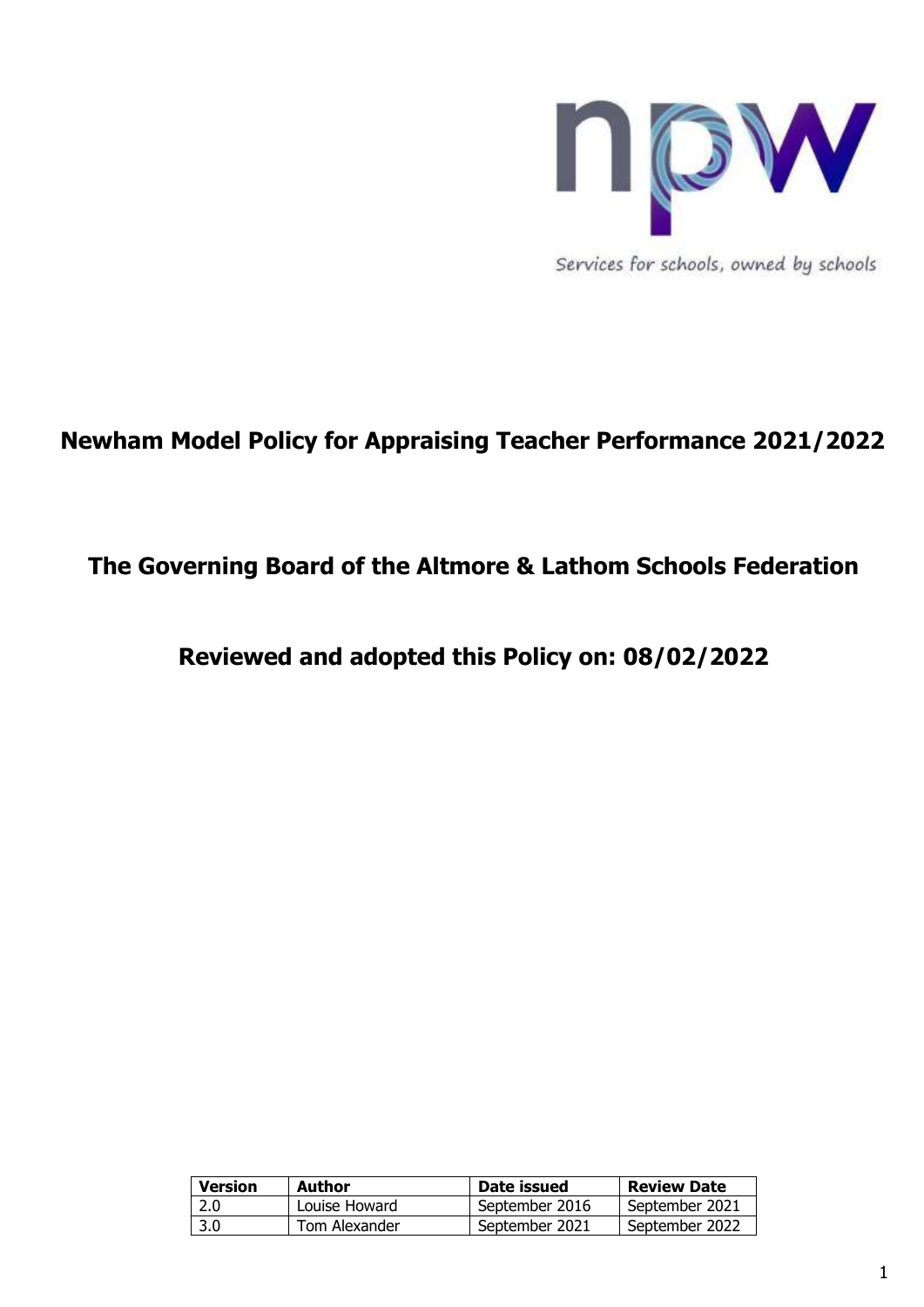## **Contents**

|    | 1. Purpose                                                     | 3  |
|----|----------------------------------------------------------------|----|
|    | 2. Application of the Appraisal Policy                         | 3  |
| 3. | The Appraisal Period                                           | 3  |
|    | 4. Appointing Appraisers                                       | 3  |
|    | <b>Head Teacher</b>                                            | 4  |
|    | Teachers                                                       | 4  |
| 5. | <b>Setting Objectives</b>                                      | 4  |
| 6. | Pay Progression                                                | 6  |
|    | 7. Reviewing performance                                       | 6  |
|    | Observation                                                    | 6  |
|    | Development and Support                                        | 7  |
|    | 8. Mid-Year and Annual Assessment                              | 8  |
| 9. | <b>Teachers Experiencing Difficulties</b>                      | 8  |
|    | Appeals                                                        | 10 |
|    | 10. General Principles Underlying in this policy               | 11 |
|    | ACAS Code of Practice on Disciplinary and Grievance Procedures | 11 |
|    | Consistency of Treatment and Fairness                          | 11 |
|    | <b>Sickness</b>                                                | 11 |
|    | Grievances                                                     | 11 |
|    | Confidentiality and Professional Relationships                 | 11 |
|    | Monitoring and Evaluation                                      | 12 |
|    | Retention                                                      | 12 |
|    | <b>Appendix 1</b>                                              |    |
|    | Classroom Observation and Feedback Protocol                    | 13 |
|    | <b>Appendix 2</b>                                              |    |
|    | Learning Walks Protocol                                        | 15 |
|    | <b>Appendix 3</b>                                              |    |
|    | Drop-ins Protocol                                              | 17 |
|    | <b>Appendix 4</b>                                              |    |
|    | Supplementary Management Guidance                              | 18 |
|    | <b>Appendix 5</b>                                              |    |
|    | Addendum (COVID-19 Related)                                    | 20 |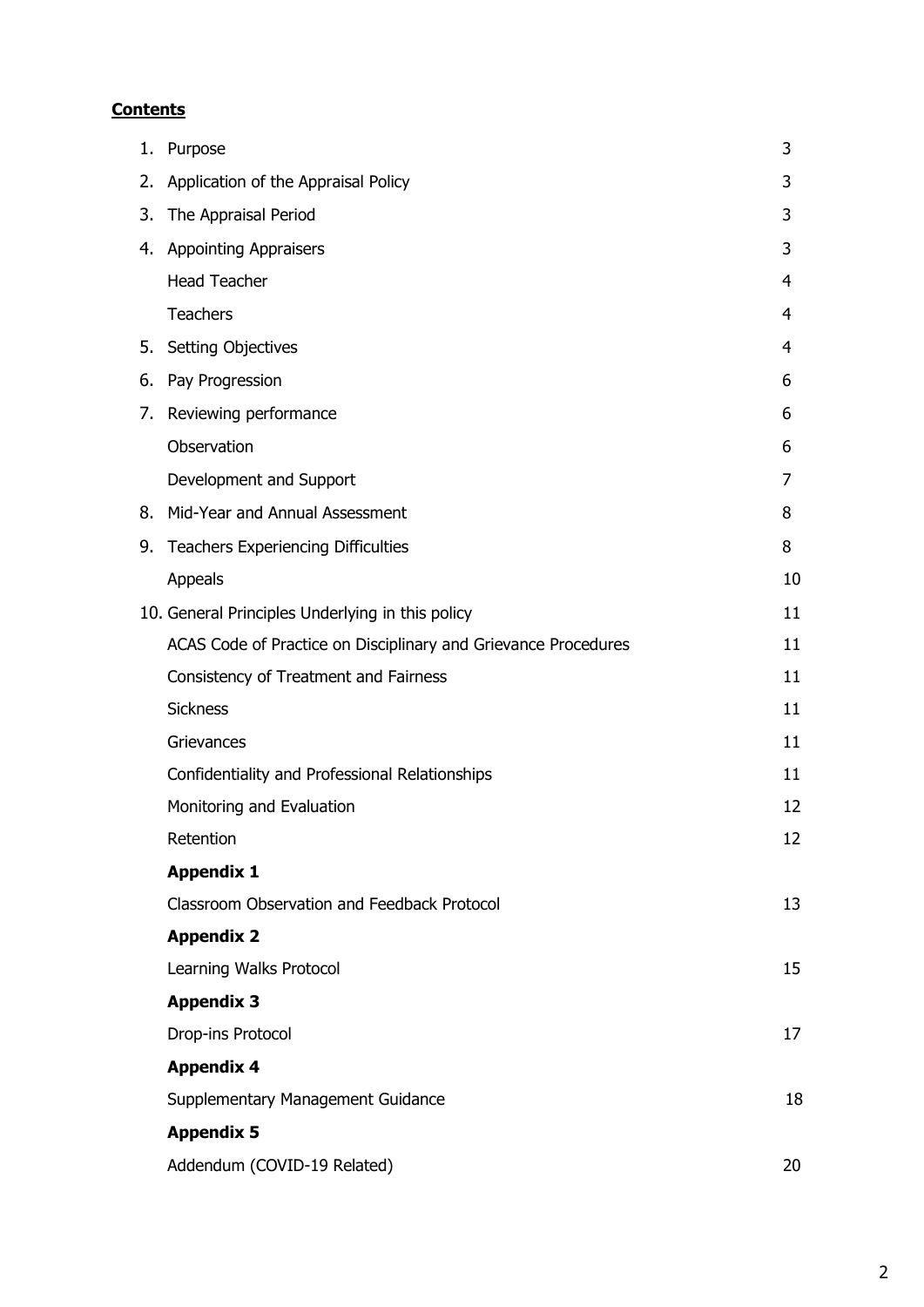## **1. POLICY STATEMENT**

This policy sets out the framework for a clear and consistent assessment of the overall performance of teachers, including the head teacher, and for supporting their development within the context of the school's plan for continuous professional development. It also sets out the arrangements that will apply when teachers fall below the levels of competence that are expected of them and how the school will improve outcomes for children/students, and raise the morale of teachers, by motivating teachers to up-date their skills and improve their performance. This policy should be used alongside the school's self-evaluation and improvement planning processes.

The appraisal procedure will also be used to address any concerns that are raised about a teacher's performance. If concerns are such that they cannot be resolved through the appraisal process, there will be consideration of whether to commence the capability procedure.

## <span id="page-2-0"></span>**2. APPLICATION OF THE APPRAISAL POLICY**

This policy applies to the Head Teacher and to all qualified teachers employed at the school except those on contracts of less than one term and those undergoing induction *(i.e. Early* Career Teachers, ECTs (formerly NOTs) or teachers on capability procedures. Please note that the induction period is 2 years under the new Early Career Framework.

Appraisal in school will be a supportive and developmental process designed to ensure that all teachers have the skills and support they need to carry out their role effectively. It will help to ensure that teachers are able to continue to improve their professional practice and to develop as teachers.

## <span id="page-2-1"></span>**3. THE APPRAISAL PERIOD**

The appraisal period will run for twelve months normally in accordance with the school year.

Teachers who are employed on a fixed term contract of less than one year will be appraised in accordance with the principles underpinning this policy. The length of the period will be determined by the duration of their contract.

Where a teacher starts their employment at the school part-way through a cycle, the Head Teacher or, in the case where the employee is the Head Teacher, the governing board shall determine the length of the first cycle for that teacher, with a view to bringing his/her cycle in line with other teachers as soon as possible.

Where a teacher transfers to a new post within the school part-way through a cycle, the Head Teacher or, in the case where the employee is the Head Teacher, the governing board shall determine whether the cycle shall begin again and whether to change the appraiser.

## <span id="page-2-2"></span>**4. APPOINTING APPRAISERS**

All appraisers of teachers, other than those appraising Head Teachers, will be teachers and suitably trained (see appendix 4).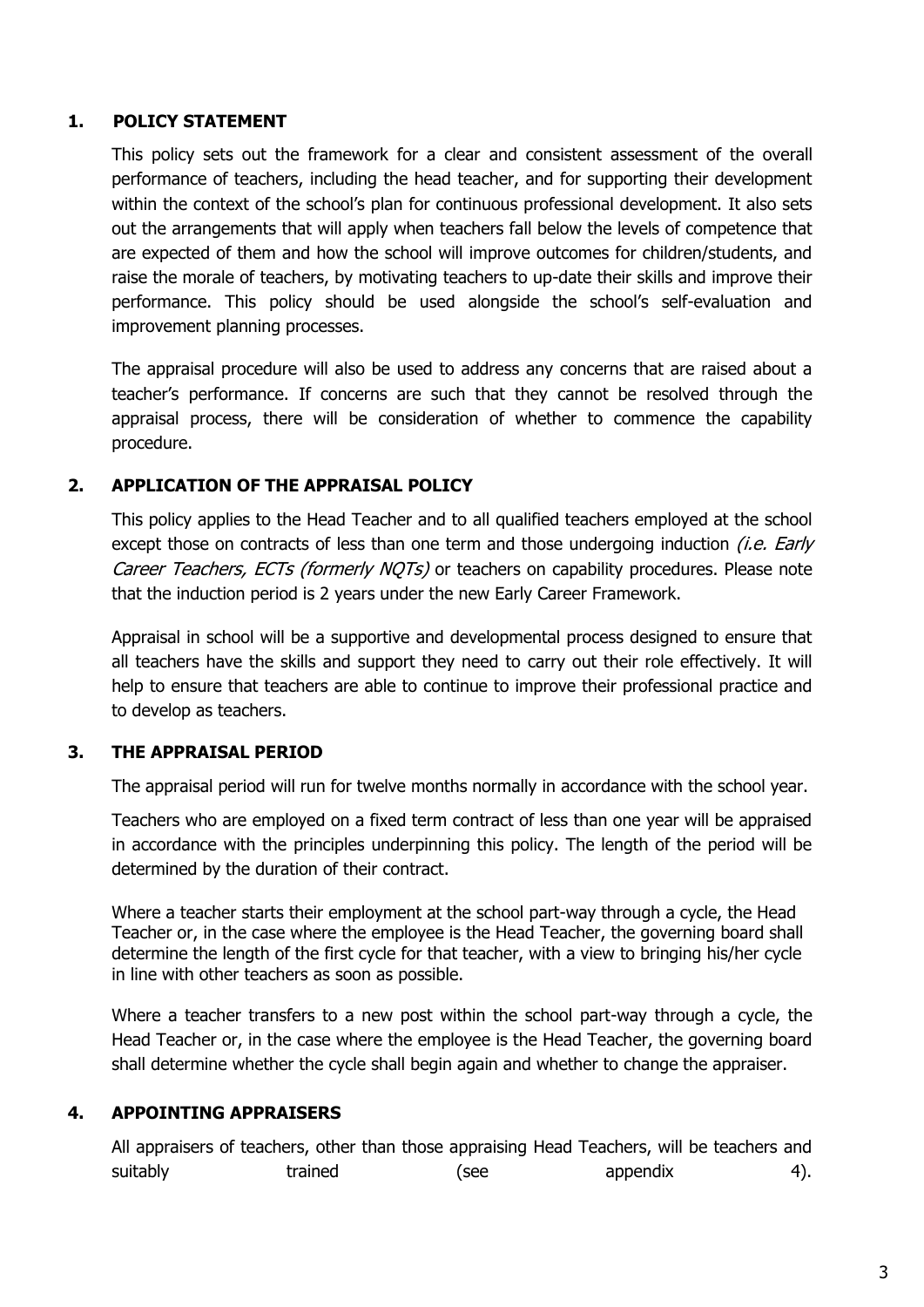## <span id="page-3-0"></span>**Head Teacher**

The Head Teacher will be appraised by the Governing Board, supported by a suitably skilled and/or experienced external adviser who has been appointed by the Governing Board for that purpose.

The task of appraising the Head Teacher, including the setting of objectives, will be delegated to a sub-group consisting of normally 3 members of the Governing Board.

Where a Head Teacher is of the opinion that any of the governors appointed by the governing board is unsuitable to act as his/her appraiser, s/he may submit a written request to the chair of governors for that governor to be replaced, stating the reasons for the request.

## <span id="page-3-1"></span>**Teachers**

The choice of appraiser is decided by the Head Teacher. Where teachers have an objection to the Head Teacher's choice, their concerns will be carefully considered and, where possible, an alternative appraiser will be offered. All appraisers appointed by the Head Teacher will be qualified teachers and will have current or recent teaching experience.

Where it becomes apparent that the appraiser appointed by the Head Teacher will be absent for the majority of the appraisal cycle, the Head Teacher may perform those duties herself/himself or delegate those duties to another teacher for the duration of that absence.

If the Head Teacher appoints an appraiser who is not the teacher's line manager, the appraiser to whom she/he delegates those duties will have an appropriate position in the staffing structure, together with the necessary background knowledge, skills and training to undertake the role.

Where a teacher is experiencing difficulties and the Head Teacher is not the appraiser, the Head Teacher may undertake the role of appraiser. See also section on Teachers Experiencing Difficulties (section 9 ).

## <span id="page-3-2"></span>**5. SETTING OBJECTIVES**

#### **See Appendix 5 for the approach to setting objectives during COVID-19.**

The Head Teacher's objectives will be set by the appraisal sub-group of the Governing Board after consultation with the external adviser and the Head Teacher.

Objectives will be set before or as soon as practicable after the start of each appraisal period. The objectives set will be SMART: **S**pecific, **M**easurable, **A**chievable, **R**ealistic and **T**ime-bound and will be appropriate to the appraisee's role and level of experience. In setting the objectives, appraisers will have regard to what can reasonably be expected in the context of roles, responsibilities and experience, consistent with the school's strategy for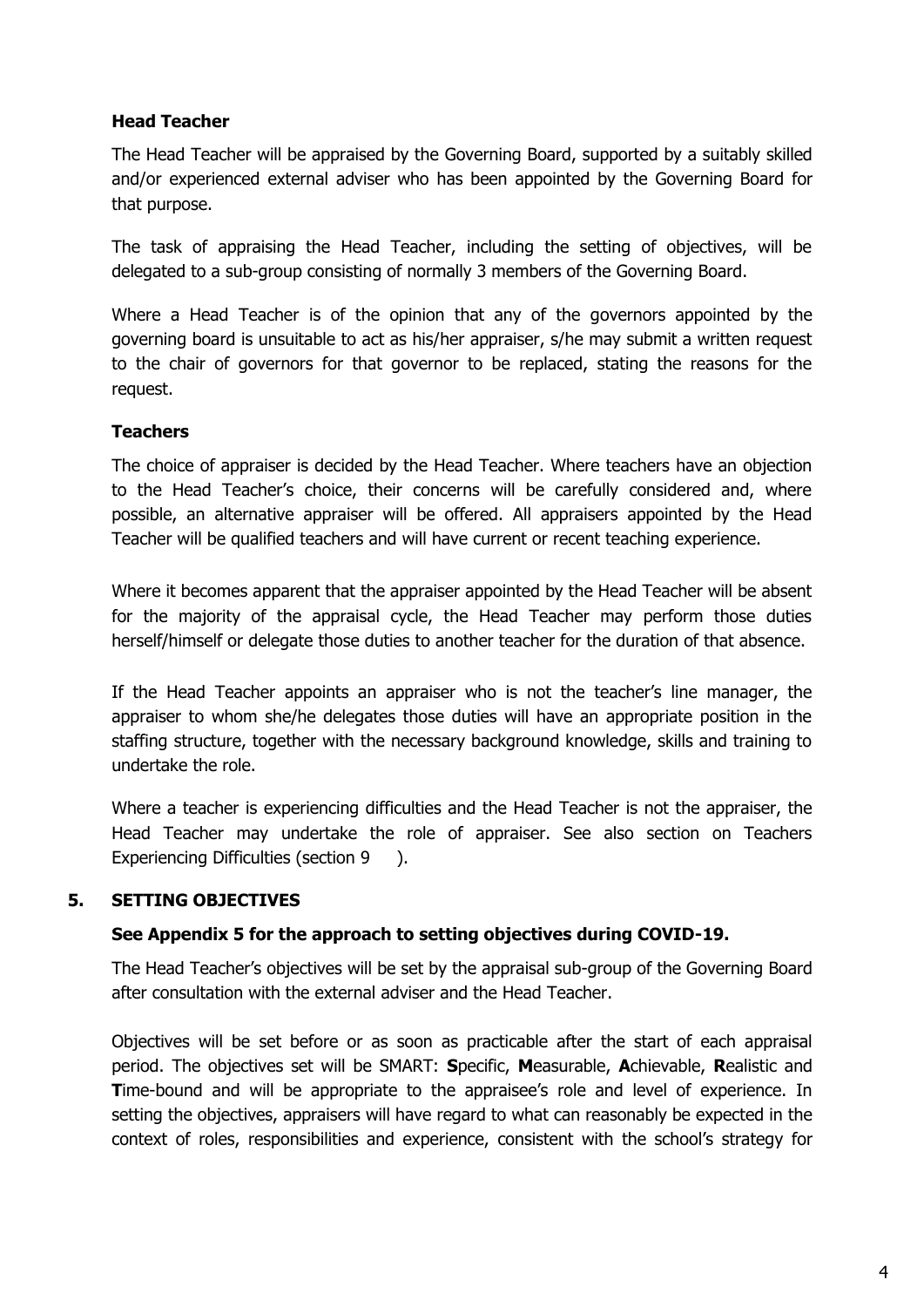achieving a work/life balance for all staff. Appraisees may at any point append their comments alongside their objectives.

The appraiser and appraisee will seek to agree the objectives. These objectives may be revised if circumstances change. The school operates a system of moderation to ensure that all appraisers are working to the same standards. Objectives will be moderated across the school to ensure that they are consistent between teachers with similar experience and levels of responsibility. Should the objectives not be agreed, the final decision on allocation of objectives rests with the Head Teacher.

The agreed objectives will contain a description of what success may look like. Where use of numerical objectives is appropriate, these will be reasonable, in the circumstances in which the teacher works and it will be recognised that factors outside the teacher's control may significantly affect success.

Setting more than three objectives, or, for example, using sub-targets can lead to teachers experiencing unreasonable workload and pressure, making the objectives more difficult to achieve. Therefore, other than in exceptional circumstances, no teacher will be given more than three objectives.

The objectives set for each teacher are intended to contribute to the school's plans for improving the school's educational provision and performance and improving the education of pupils at that school and will take into account the professional aspirations of the teacher.

The appraiser will take into account the impact of an individual's circumstances, including any disability, when agreeing objectives. Appraisers need to give due regard to the governing board's obligation under the Equalities Act 2010 and in particular the duty of reasonable adjustments to allow an individual slightly longer to complete a task than might otherwise be the case. When staff return from a period of extended absence, objectives may be adjusted to allow them to readjust to their working environment.

Before, or as soon as practicable after the start of each appraisal period, each teacher will be informed of the standards against which the teacher's performance in that appraisal period will be assessed. Teachers will be assessed against the appropriate set of standards contained in the document "Teachers' Standards". The Head Teacher or governing board (as appropriate) will need to consider whether certain teachers should be assessed against other sets of standards published by the Secretary of State or another body that is more relevant. For QTLS holders, that may include the overarching professional standards for teachers in the lifelong learning sector as published by the Society for Education and Training (SET) and outlined in the Education and Training Foundation Professional Standards for Teachers and Trainers. There are a range of tools and guidance to support you in using the Standards available from both the ETF and the Society for Education and Training (SET) websites.

The teacher will be provided with a written record of this first stage of the appraisal cycle.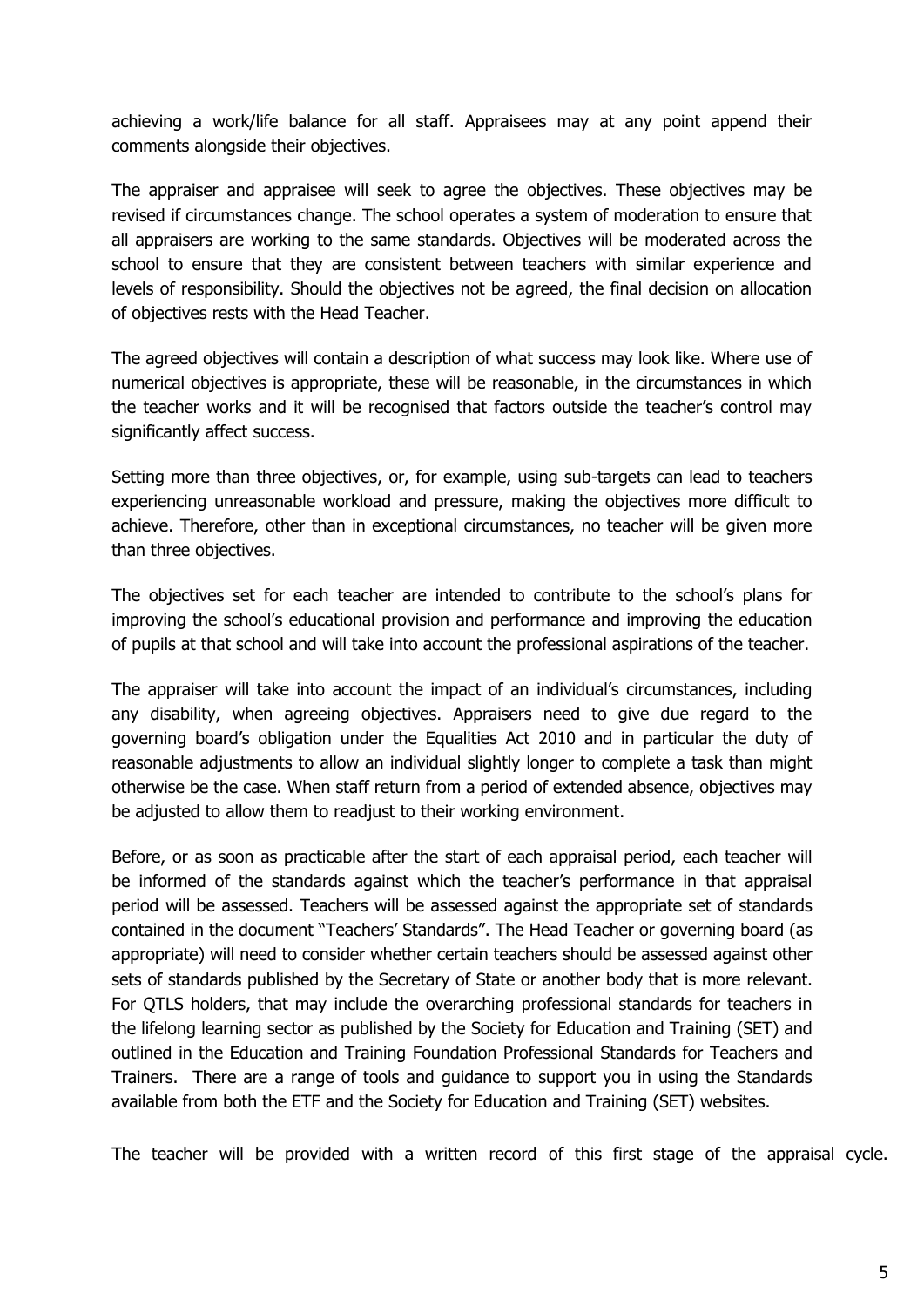#### <span id="page-5-0"></span>**6. PAY PROGRESSION**

#### **See Appendix 5 for the approach to pay progression during COVID-19.**

Where teachers are eligible for pay progression, the recommendation made by the appraiser will be based on the assessment of the appraisee's performance against the agreed objectives and teachers standards. This will be taken into account by the relevant body when considering a recommendation for pay progression. The decision made by the relevant decision-making board will also be based on the statutory criteria and guidance set out in the School Teachers' Pay and Conditions Document (STPCD) and the relevant teachers' standards.

The Governing Board has agreed the pay policy of the school and has considered the implications of the appraisal policy with respect to the arrangements relating to teachers' pay in accordance with the STPCD. The Governing Board will ensure that decisions on pay progression are made by 31 December for Head Teachers and by 31 October for other teachers.

## **7. REVIEWING PERFORMANCE**

#### **Observation**

#### **See Appendix 5 for the approach to lesson observation during COVID-19.**

The school believes that observation of classroom practice and other responsibilities is important both as a way of assessing teachers' performance in order to identify any particular strengths and areas for development they may have and of gaining useful information, which can inform school improvement more generally.

The effective and efficient operation of the appraisal process requires lesson observation to be a confidential process of constructive engagement within an atmosphere of support and co-operation.

Accordingly, observations will be carried out in a supportive fashion, with professionalism, integrity and courtesy, will be evaluated objectively and reported accurately and fairly and will take account of particular circumstances, which may affect performance on the day.

At least 5 working days' notice of the date and time of the observation will be given and verbal feedback provided by at least the end of the next school day and written feedback within 5 working days, unless circumstances make this impossible.

Classroom observation will be carried out by qualified teachers.

For the purposes of appraisal, teachers' performance will be observed on an appropriate and reasonable number of occasions and will, as far as possible, be agreed by the appraiser with the appraisee based on the individual circumstances of the teacher and the overall needs of the school. The number and duration of appraisal observations will be in accordance with the school's observation protocol Appendix 1 which includes provision for exceptional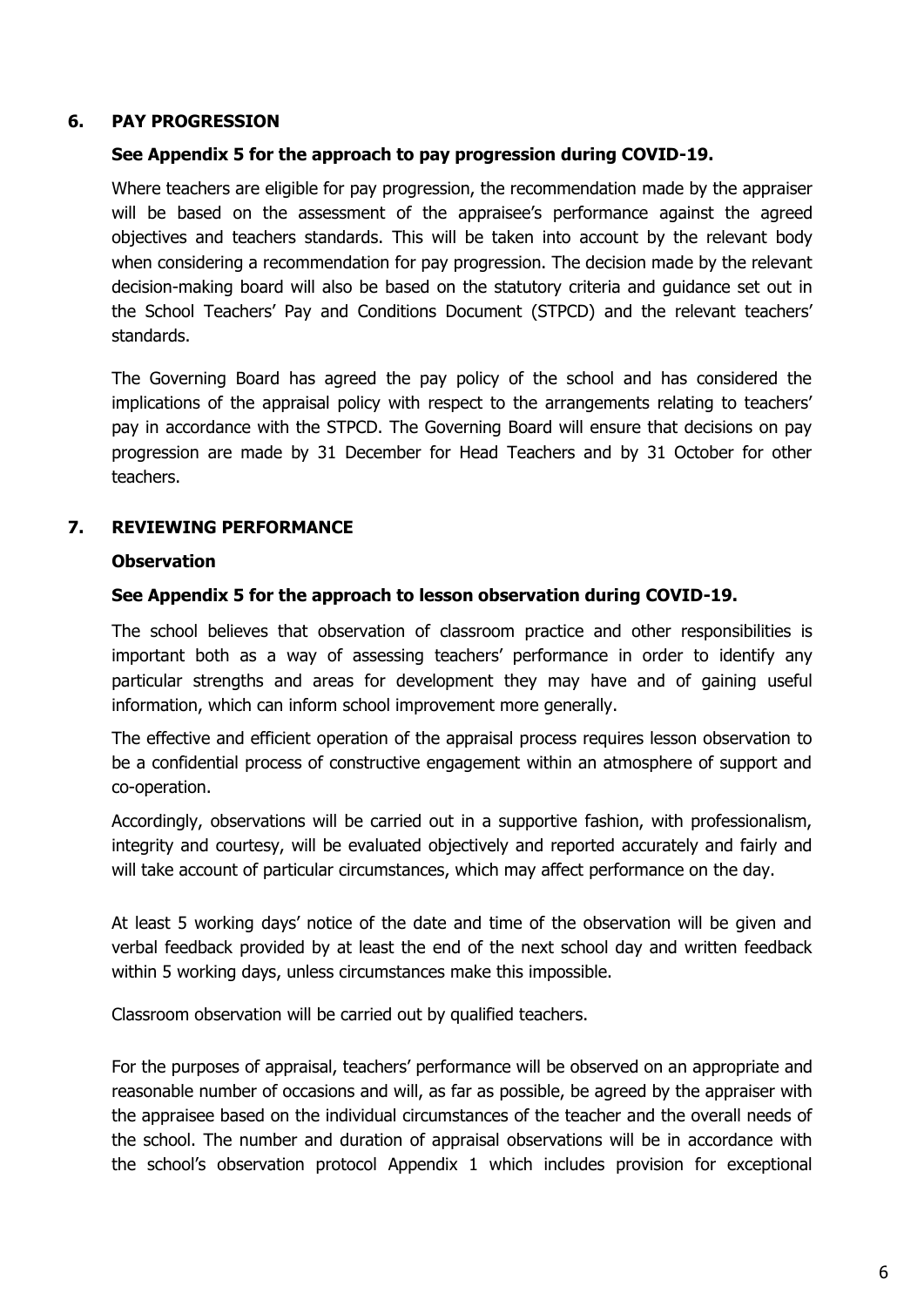circumstances where concerns have been raised about a teacher's performance, or where the teacher requests additional observation visits.

Head Teachers or other leaders with responsibility for learning and teaching standards may "drop in" or undertake other observations to evaluate the standards of teaching and learning and to ensure that high standards of professional performance are established and maintained. The length and frequency of "drop in" or other observations, and the notice to be given, will vary depending on specific circumstances but will be in accordance with the school's learning walks and drop-in protocols (see Appendix 2 and Appendix 3).

For the purpose of professional development, feedback about lesson observations should be developmental, not simply a judgement using Ofsted grades.

This school will use the findings of each observation, including appraisal observations, for other management requirements (for example subject area reviews), thereby seeking to minimise the total number of occasions on which teachers are observed.

Teachers (including the Head Teacher) whose posts have responsibilities outside the classroom should also expect to have their performance of those responsibilities observed and assessed as part of the appraisal process.

## <span id="page-6-0"></span>**Development and Support**

Appraisal is a supportive process, which will be used to inform continuing professional development. The school wishes to encourage a culture in which all teachers take responsibility for improving their teaching through appropriate professional development, through peer observation for example. Professional development will be linked to school improvement priorities and to the on-going professional development needs and priorities of individual teachers.

The school's CPD programme will be informed by the training and development needs identified as part of the appraisal process. The governing board will ensure in the budget planning that as far as possible, resources are made available in the school budget for appropriate training and support agreed for appraisees, maintaining access on an equitable basis.

An account of the training and development needs of teachers including the instances where it did not prove possible to provide any agreed CPD, will form a part of the Head Teacher's annual report to the governing board about the operation of the appraisal process in the school.

With regard to the provision of CPD in the case of competing demands on the school budget, a decision on relative priority will be taken with regard to the extent to which:

- a) the training and support will help the school to achieve its priorities; and
- b) the CPD identified is essential for an appraisee to meet their objectives.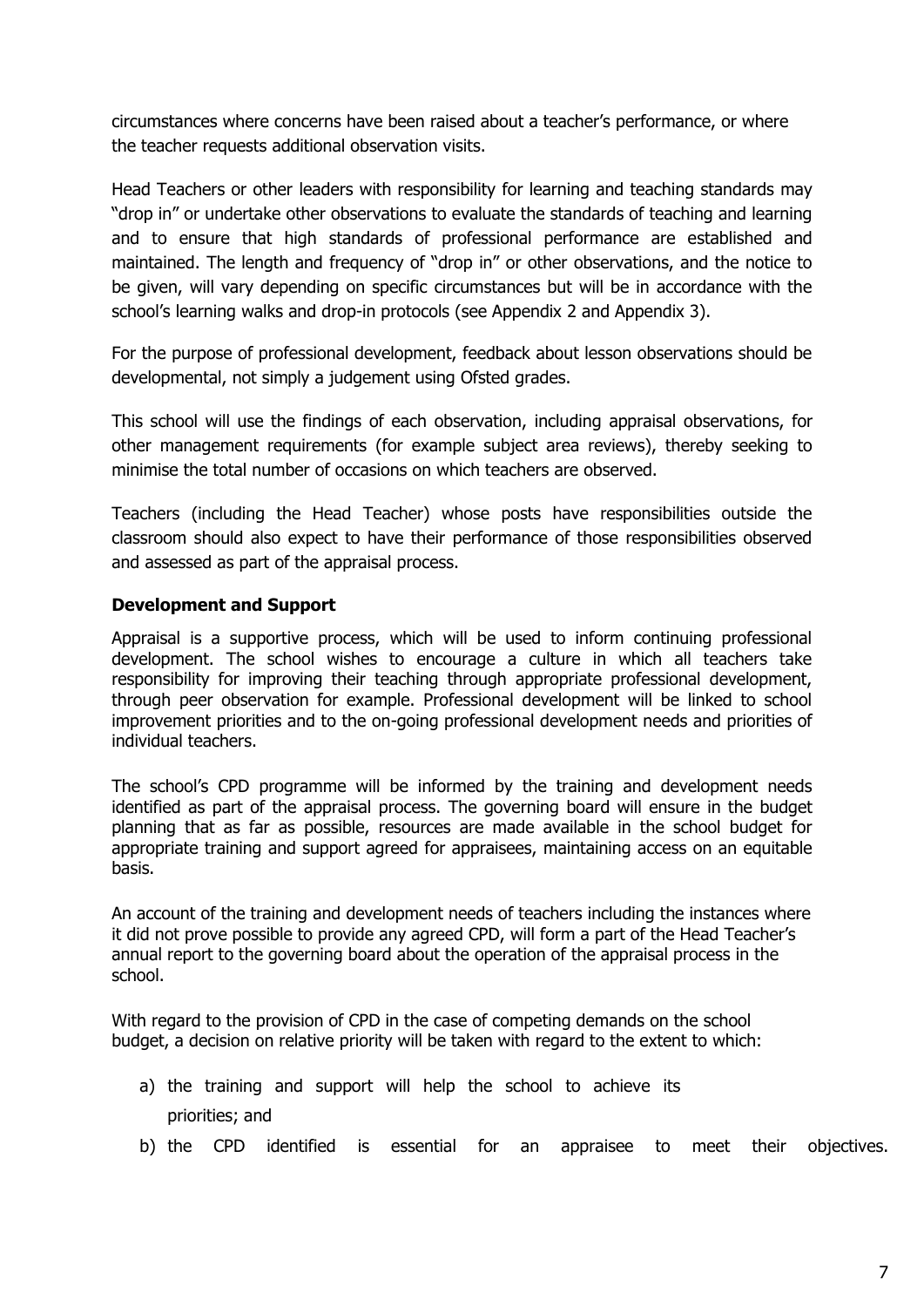A note will be made in a review meeting where it has not been possible for teachers to fully meet their performance criteria due to the support recorded in the planning statement not being provided.

#### <span id="page-7-0"></span>**8. MID YEAR AND ANNUAL ASSESSMENT**

Each teacher's performance will be formally assessed in respect of each appraisal period. In assessing the performance of the Head Teacher, the Governing Board must consult the external adviser.

A formal mid-year review will take place for all teachers, including the Head Teacher. A midyear review enables a two-way discussion to take place on the progress made against the appraisal targets. It is also an opportunity to review whether the objectives set are still relevant and whether any changes need to be made. It also presents a valuable opportunity to review whether the appraisee is receiving sufficient support and challenge to enable them to successfully meet their objectives.

The teacher will receive a written appraisal report, as soon as practical following the end of each 12-month appraisal period, and have the opportunity to comment on this. The appraisal report will include:

- details of the teacher's objectives for the appraisal period in question;
- an assessment of the teacher's performance of their role and responsibilities against their individual objectives and against the relevant teaching standards, taking into account the whole school objectives and development plan, an assessment of the teacher's training and development needs and identification of any action that should be taken to address them;
- a recommendation on pay where that is relevant (**N.B. pay recommendations need to be made by 31 December for Head Teachers and by 31 October for other teachers**);
- a space for the teacher's (appraisee) comments.

A review meeting will take place to discuss the content of the report and any further action required and to inform objective setting for the next cycle. In some circumstances, an interim review meeting may be appropriate.

The assessment of performance and of training and development needs will inform the planning process for the following appraisal period.

#### <span id="page-7-1"></span>**9. TEACHERS EXPERIENCING DIFFICULTIES**

The following section does not apply to teachers who, whilst seeking to achieve challenging objectives, are consistently meeting the teachers' standards.

When dealing with a teacher experiencing difficulties, the objective is to provide support and guidance through the appraisal process in such a way that the teacher's performance improves and the problem is, therefore, resolved.

A 'teacher experiencing difficulties' and placed on a Support Plan (Section 9 Appraisal Policy) will have their appraisal targets paused to ensure all parties are focussed on the successful completion of the agreed support plan targets (i.e. any such support/action plan should be looked at outside of the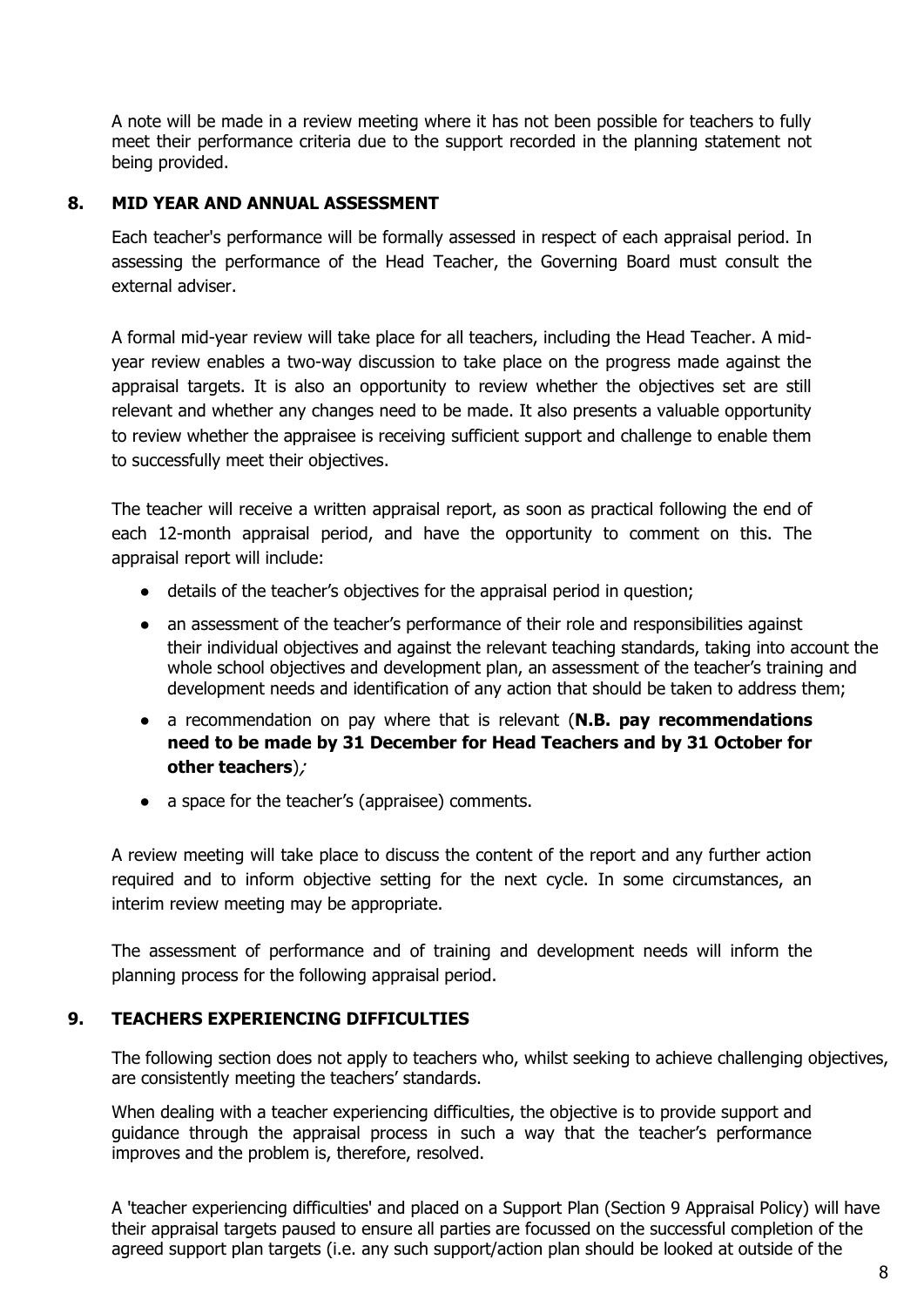appraisal process to allow the teacher to achieve success without the additional burden of appraisal targets as part of the school's performance management approach.

Once the teacher (having received extra support, training, and time) has successfully completed and met the support plan targets, the pause in the appraisal aargets is lifted. At that point, the original appraisal targets will be reviewed and amended, as necessary, to enable the teacher to have a fair opportunity to be eligible for pay progression at the usual time in the appraisal cycle.

If an appraiser identifies through the appraisal process, or via other sources of information that the teacher is experiencing difficulties, the appraiser and Head Teacher (or a member of the leadership team), will meet with the teacher (as part of the appraisal process) to:

- provide clear written feedback to the teacher about the nature and seriousness of the concerns;
- provide the teacher the opportunity to comment on and discuss the concerns;
- provide the teacher at least 5 working days' notice that a meeting will be held to discuss targets for improvement alongside a programme of support, and inform the teacher that he/she has the right to be assisted by a representative of an independent trade union or workplace colleague, and at any future meetings where capability will be discussed;
- in consultation with the teacher at the above meeting, an action plan with support will be established (for example coaching, training, in-class support, mentoring, structured observations, visits to other classes or schools or discussions with advisory teachers), that will help address those specific concerns;
- make clear how progress will be monitored and when it will be reviewed;
- $\bullet$  explain the implications and process if no or insufficient improvement is made.

As part of the strategy for improvement, counselling or peer support/mentoring could be arranged.

If the teacher has a disability, it needs to be established that all reasonable adjustments have been made to provide an opportunity to perform to the required standards, and that there has been a reasonable amount of time to adapt to any such adjustments.

The teacher's progress will continue to be monitored as part of the appraisal process and a reasonable time given for the teacher's performance to improve. This will depend upon the circumstances, but will be for a period of specified weeks, with appropriate support as agreed in the action plan, in order that the aim of recovering and improving performance can be achieved. During this monitoring period, the teacher will be given regular feedback on progress and arrangements will be made to modify the support programme if appropriate.

If sufficient progress is made such that the teacher is performing at a level that indicates there is no longer a possibility of capability procedures being invoked, the teacher should be informed of this at a formal meeting with the appraiser or Head Teacher. Following this meeting, the appraisal process will continue as normal.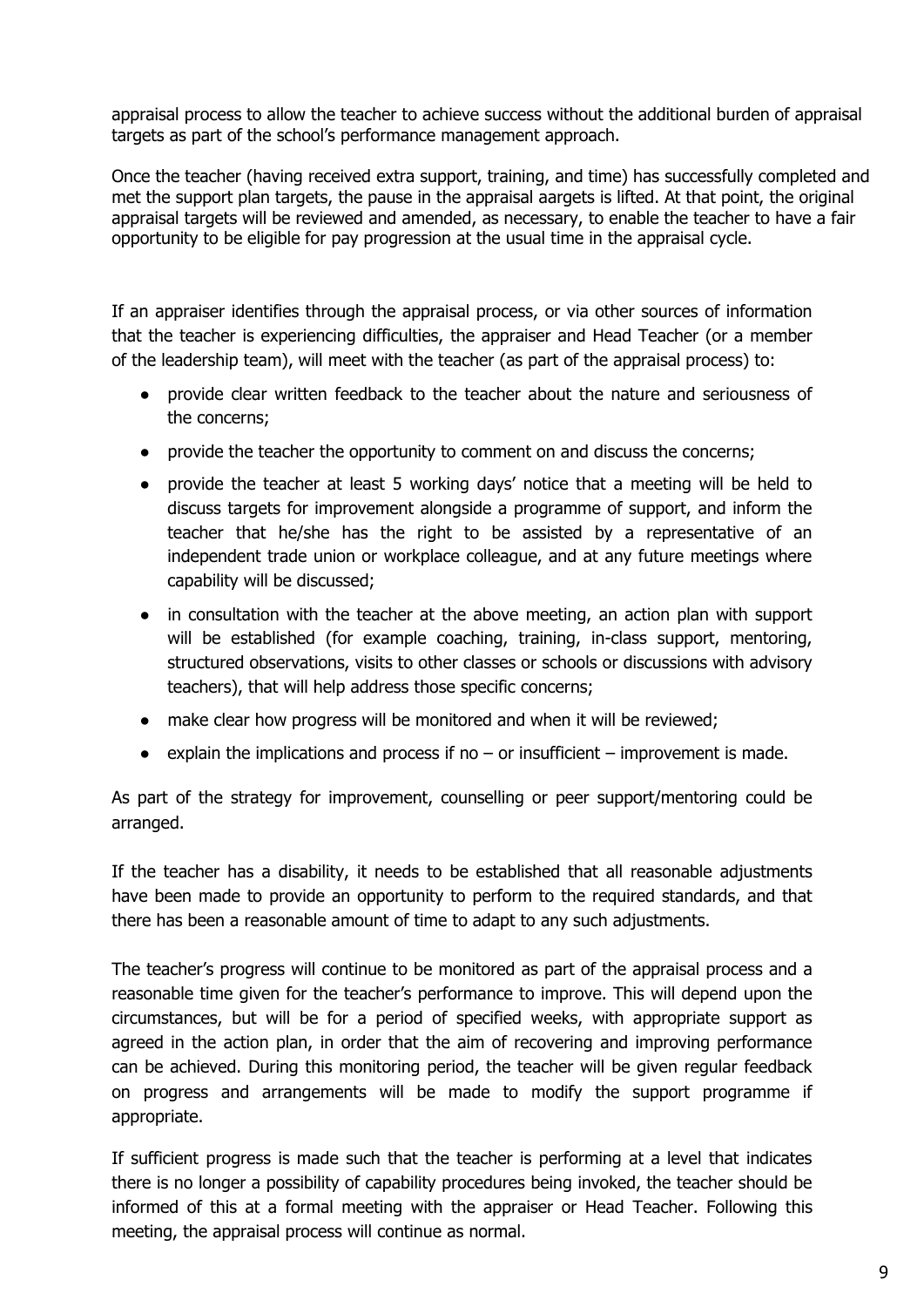If no, or insufficient, improvement has been made over this period, the teacher will be invited to a transition meeting to determine whether formal capability proceedings need to be commenced or the appraisal process remains in place. The teacher may be assisted by a trade union representative or work colleague and will have at least 5 working days' notice of the meeting.

It may be appropriate to explore other options that might be open to the teacher, such as a referral to occupational health if medical conditions impact upon performance. Alternative employment more suitable to the capabilities of the member of staff should be considered, including transfer to a post with reduced responsibility.

#### **Appeals**

Appraisees have a right of appeal against any of the written stages of the appraisal process. **This should be through the use of the grievance procedure**. Following pay determination, the teacher can exercise their right of appeal using the pay appeal procedure. At appeal hearings, teachers may be accompanied by a trade union representative or work colleague.

#### **Exceptional circumstances**

The DfE guidance states that it expects schools 'to use their discretion and take pragmatic steps, to adapt performance management and appraisal arrangements to take account of the current circumstances'. Joint guidance issued by the NGA, National Association of Headteachers (NAHT) and Association of School and College Leaders (ASCL) encourages schools, governing boards and trusts 'to respond flexibly and pragmatically, given that the performance management objectives of teachers and leaders are likely to have been impacted by the government's Covid-19 emergency measures, including school closures imposing limitations to on-site provision.

Indeed, it is likely to be the case that the vast majority of objectives set for teachers and leaders will be adversely affected by the inability of teachers and leaders to work towards their objectives during a substantial part of the performance management cycle.

<span id="page-9-0"></span>So, it is widely accepted that the appraisal process will need to be adapted this year. As with teacher appraisal, headteachers must not be 'penalised' as a result of partial school closures, where this has impacted their ability to fully meet their objectives for 2020/2021/2022. School leaders and governors will need to carefully consider what additional evidence they use to make judgements about staff performance.

## <span id="page-9-1"></span>**10. GENERAL PRINCIPLES UNDERLYING THIS POLICY**

#### **ACAS Code of Practice on Disciplinary and Grievance Procedures**

The conduct of the formal capability stage will be undertaken in accordance with the provisions of the ACAS Code of Practice.

#### <span id="page-9-2"></span>**Consistency of Treatment and Fairness**

The Governing Board is committed to ensuring consistency of treatment and fairness and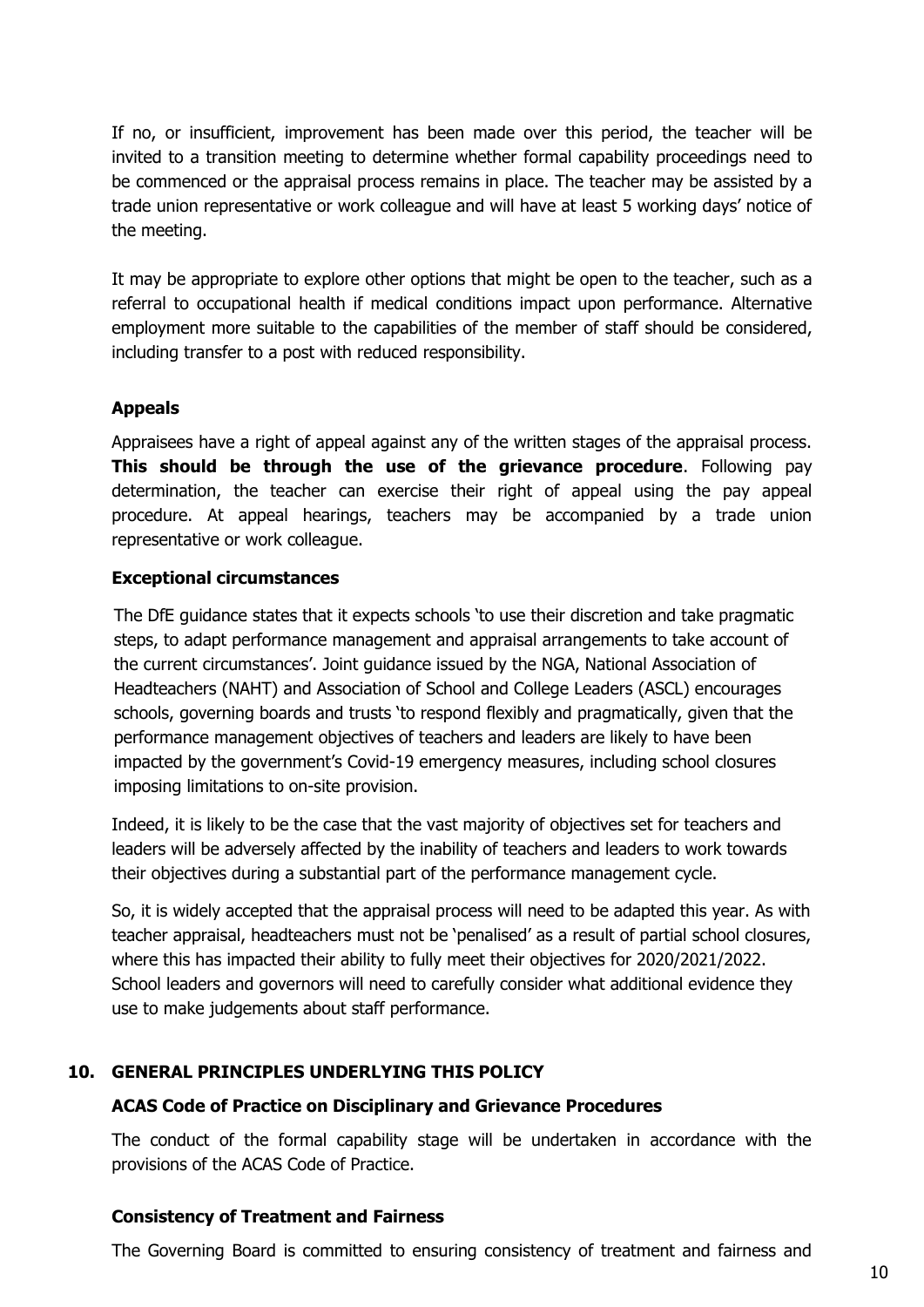will abide by all relevant equality legislation.

#### <span id="page-10-0"></span>**Sickness**

If long term sickness absence appears to have been triggered by the commencement of monitoring or a formal capability procedure, the case will be dealt with in accordance with the school's absence policy, and will normally be referred to the Occupational Health Service to assess the member of staff's health and fitness for continued employment and the appropriateness or otherwise of continuing with monitoring or formal procedures. In some cases, it may be appropriate for formal procedures to continue during a period of sickness absence. However, the views of the Occupational Health Physician will always be taken into account before a decision is reached.

#### <span id="page-10-1"></span>**Grievances**

Where a member of staff raises a grievance during the appraisal or capability process the appraisal or capability process may be temporarily suspended in order to deal with the grievance. Where the grievance and appraisal or capability cases are related it may be appropriate to deal with both issues concurrently.

#### **Confidentiality & Professional Relationships**

The appraisal and capability processes will be treated with confidentiality. Only the appraiser's line manager or, where s/he had more than one, each of her/his line managers will be provided with access to the appraisee's plan recorded in her/his statements. This will be completed upon request and only where this is necessary to enable the line manager to discharge her/his line management responsibilities. Appraisees will be consulted on requests for access to statements in the context of this policy.

The process of gathering evidence for performance review will not compromise normal professional relationships between teachers. The governing board recognises that the appraiser will consult with, and seek to secure the agreement of the appraisee before seeking information from other colleagues about the work of the appraisee.

However, the desire for confidentiality does not override the need for the Head Teacher and governing board to quality-assure the operation and effectiveness of the appraisal system. The Head Teacher or appropriate colleague might, for example, review all teachers' objectives and written appraisal records personally to check consistency of approach and expectation between different appraisers.

#### <span id="page-10-2"></span>**Monitoring and Evaluation**

The Governing Board and Head Teacher will monitor the operation and effectiveness of the school's appraisal arrangements.

The Head Teacher will provide the Governing Board with a written report on the operation of the school's appraisal and capability policies annually. The report will not identify any individual by name. The report will include an assessment of the impact of these policies on:

- Race
- **Sex**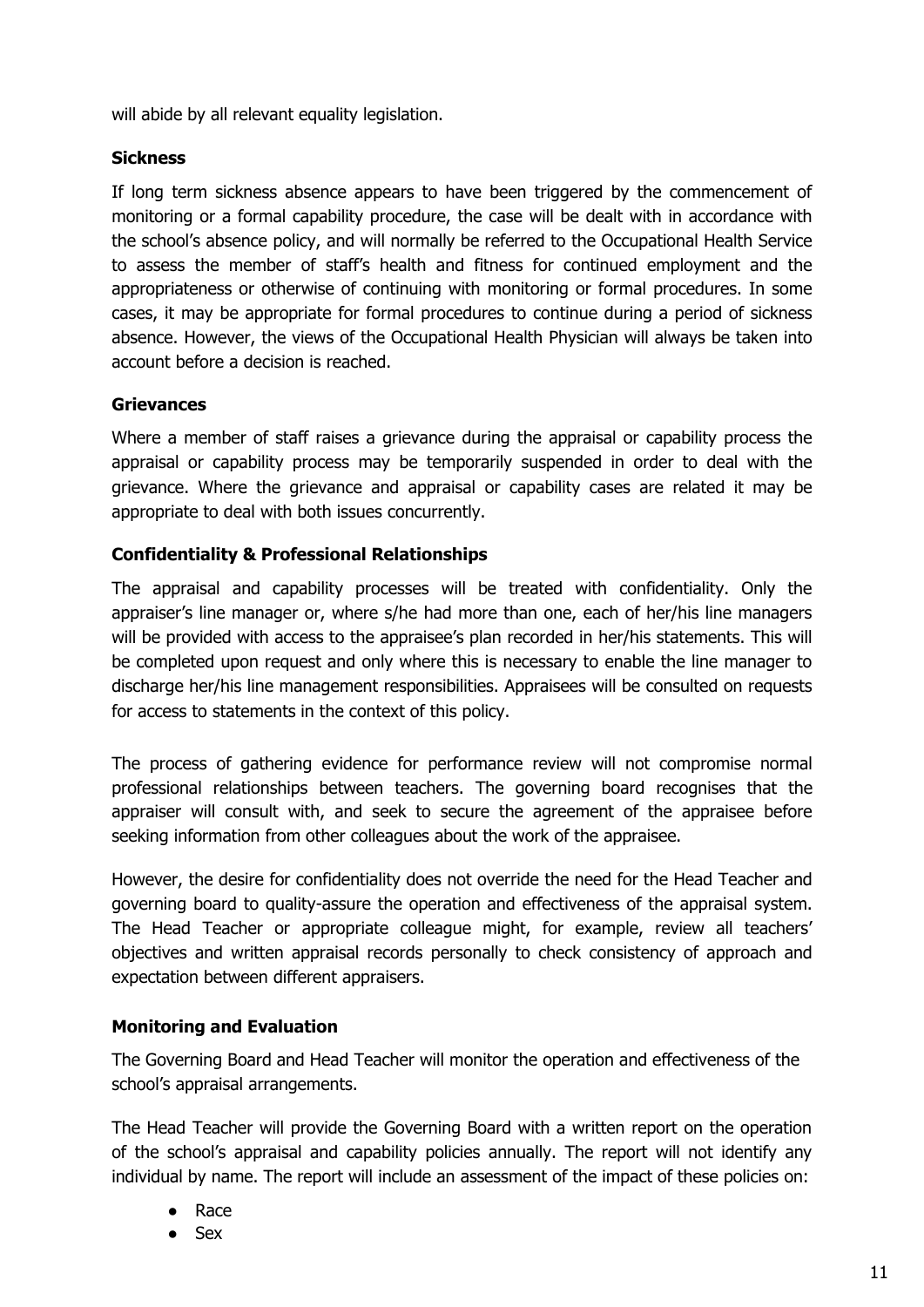- Sexual Orientation
- Disability
- Religion and Beliefs
- Age
- Part-time Status
- Maternity and Pregnancy

The Head Teacher will report on whether there have been any appeals or representations on an individual or collective basis on the grounds of alleged discrimination.

## <span id="page-11-0"></span>**Retention**

The Governing Board and Head Teacher will ensure that all written appraisal records are retained in a secure place for six years and then destroyed, (see confidentiality above).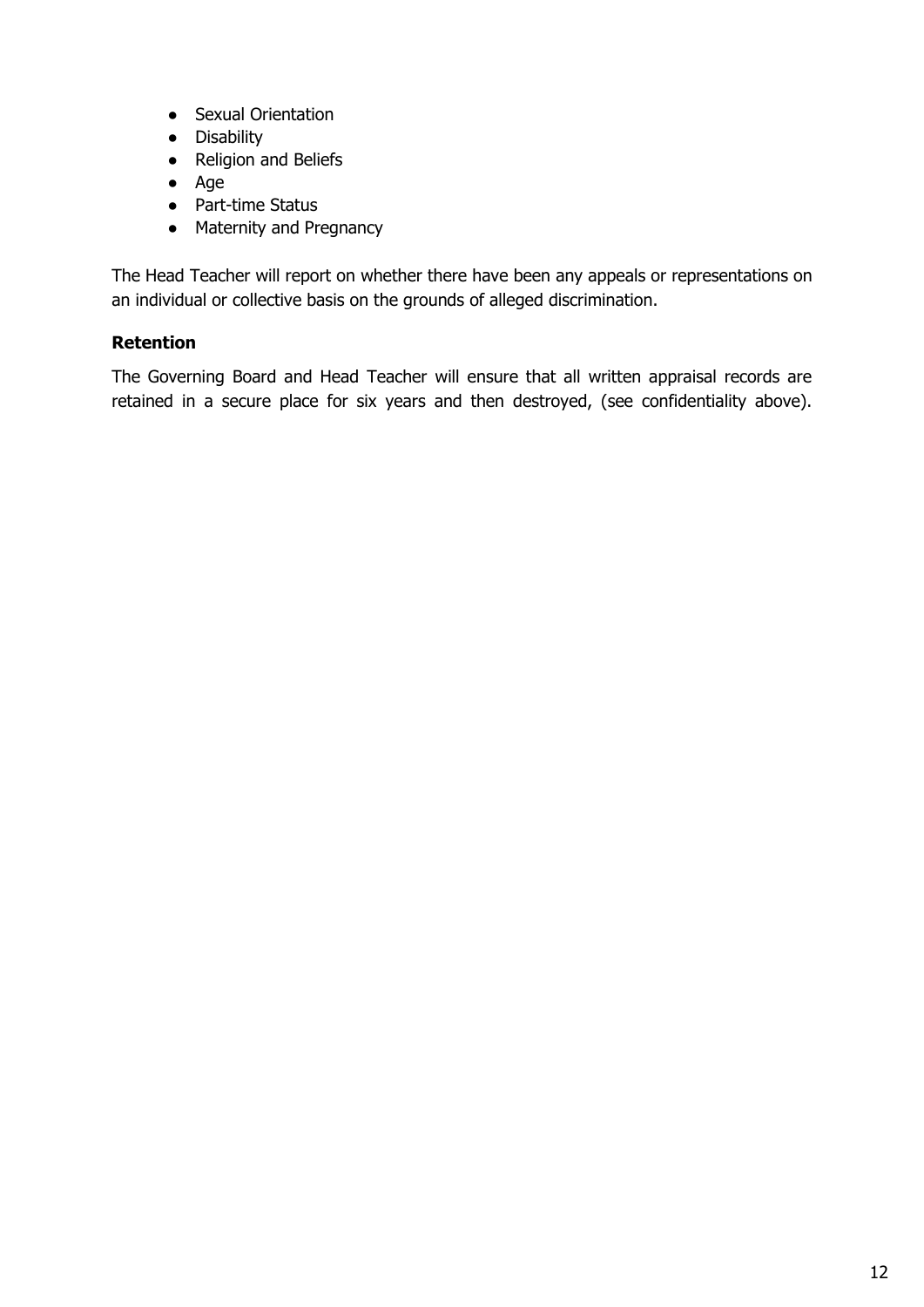#### **Appendix 1**

#### **CLASSROOM OBSERVATION AND FEEDBACK PROTOCOL**

#### <span id="page-12-0"></span>**Introduction**

Classroom observation is an important tool in the appraisal process. The Governing Board is committed to ensuring that classroom observation is developmental and supportive. All assessments must be rooted in evidence. The most valuable and informative evidence is that which is obtained first-hand. Observations are intended to be part of a non-threatening process, which is intended to enhance teacher performance, support teachers' personal and professional development and improve pupil achievement.

Observations should be proportionate and multipurpose, in that they should provide information for a variety of schools monitoring purposes.

#### a) **Arranging Observations**

- 1. Set a definite day and time for the observation with staff. Agree the maximum length of the observation. These arrangements should be made five working days in advance.
- 2. Clearly define and share with staff the purpose of the observation, e.g. observing classroom management, level of standards of pupil's attainment and / or progress, progress in particular subject, newly qualified teacher support.
- 3. Agree how the feedback will occur: (within 1265 hours) e.g. end of the lesson, after school, non-contact time.
- 4. Define your role in the classroom before the observation e.g. to observe and ask question of the pupils, not to help teach a small group, not to judge pupils final work or give out stickers etc.
- 5. Ask staff to make it clear to pupils you are coming to the lesson. Get them to share the purpose e.g. to look at how well they are doing in writing, science, how well they are behaving etc.

#### b) **During Observations**

- 1. Find a comfortable place where you can see both the teacher and pupils and record your observations and impressions.
- 2. Do not interact with pupils immediately. Set the tone of the type of observation you are carrying out at the beginning.
- 3. Have a checklist of things to observe but have room for flexibility. Don't try to do too many things at once.
- 4. Watch how the teacher works with pupils in groups and/or individually.
- 5. Record what they do briefly and add an evaluative comment e.g. useful interaction with pupils, good questioning, lack of clear instructions, failed to successfully address inappropriate behaviour. The extension of the extension of the behaviour.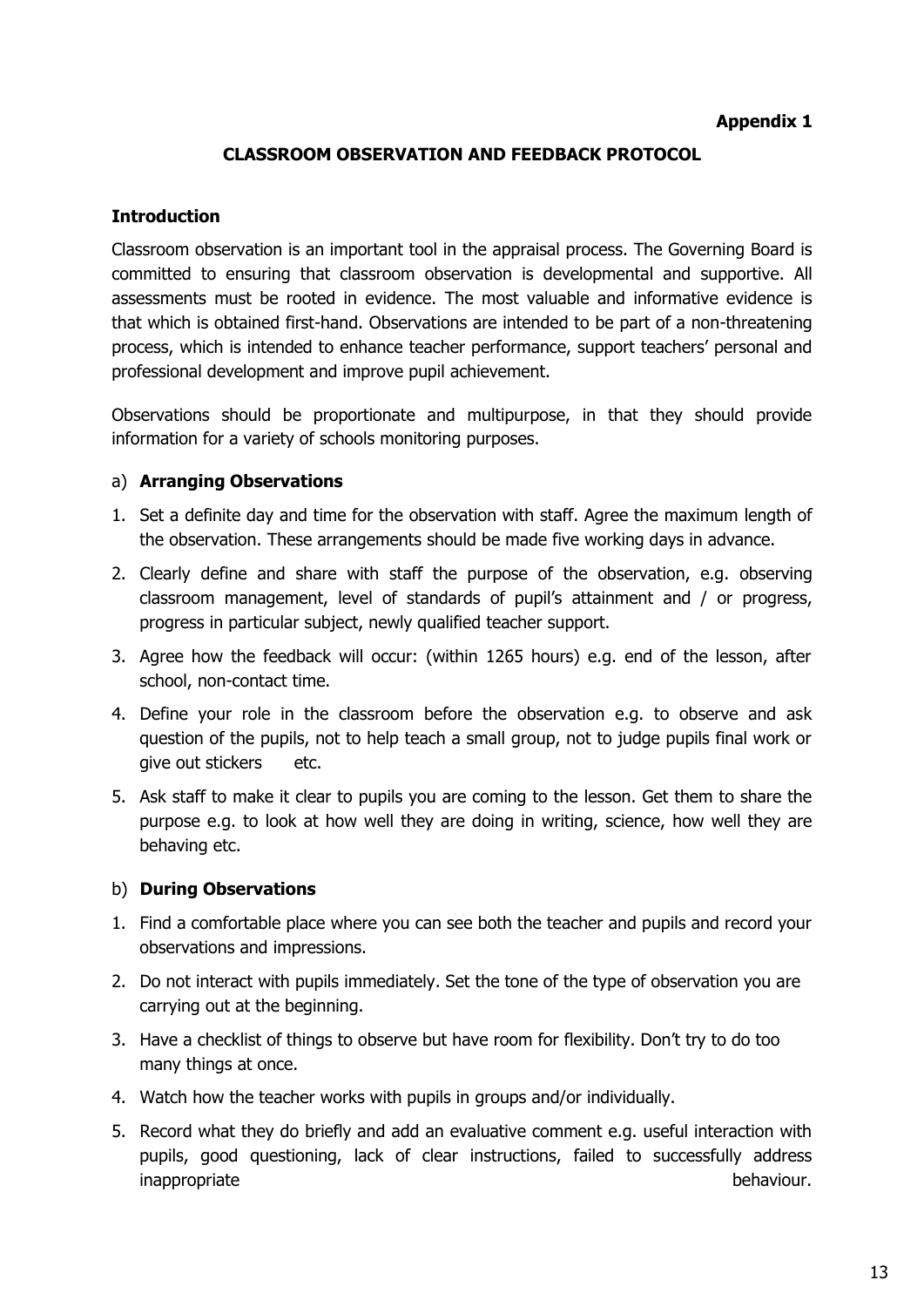- 6. When interacting with pupils remember your purpose e.g. to judge their understanding of teaching, appropriateness of task for pupils etc. Avoid teaching but question and interact if you need to check their understanding or whether they are being stretched etc.
- 7. Thank the teacher and pupils before leaving the classroom. Give positive comments if you can and leave feedback for the set time.

## c) **Feeding back from Classroom Observations**

- 1. Oral feedback will be given as soon as possible after the observation and no later than the end of the following working day. Set a convenient time (during directed time) and place, which is comfortable and pleasant to provide feedback. Avoiding places where other staff are present.
- 2. Redefine the purpose of the observation and the feedback: i.e. supportive, examining implementation of the school policy, critical friend, part of appraisal, competency or discipline etc.
- 3. Depending on the purpose of the observation either ask the teacher's opinion of how the the lesson went first or give your view and then ask for comments.
- 4. Ensure you list all the things that went well or that show good teaching, pupil engagement, attainment etc.
- 5. Ensure you highlight the most important things that need improving and concentrate on those. You should consider limiting the improvements to 3-5.
- 6. Decide and agree upon ways in which improvements can be made and how support can be given (e.g. observing others, visits to other schools, courses etc.). Ensure that the improvements that are needed are made quite clear and linked to planned professional development.
- 7. Set and agree targets for improvement. Set a time for the next observation to ascertain progress.
- 8. Before the end of the feedback, reinforce the positive observations in the lesson.
- 9. Written feedback will be provided within 5 working days of the observation. The record of the feedback will include the date of observation, lesson observed and length of the observation. The teacher observed may add a written comment if they wish.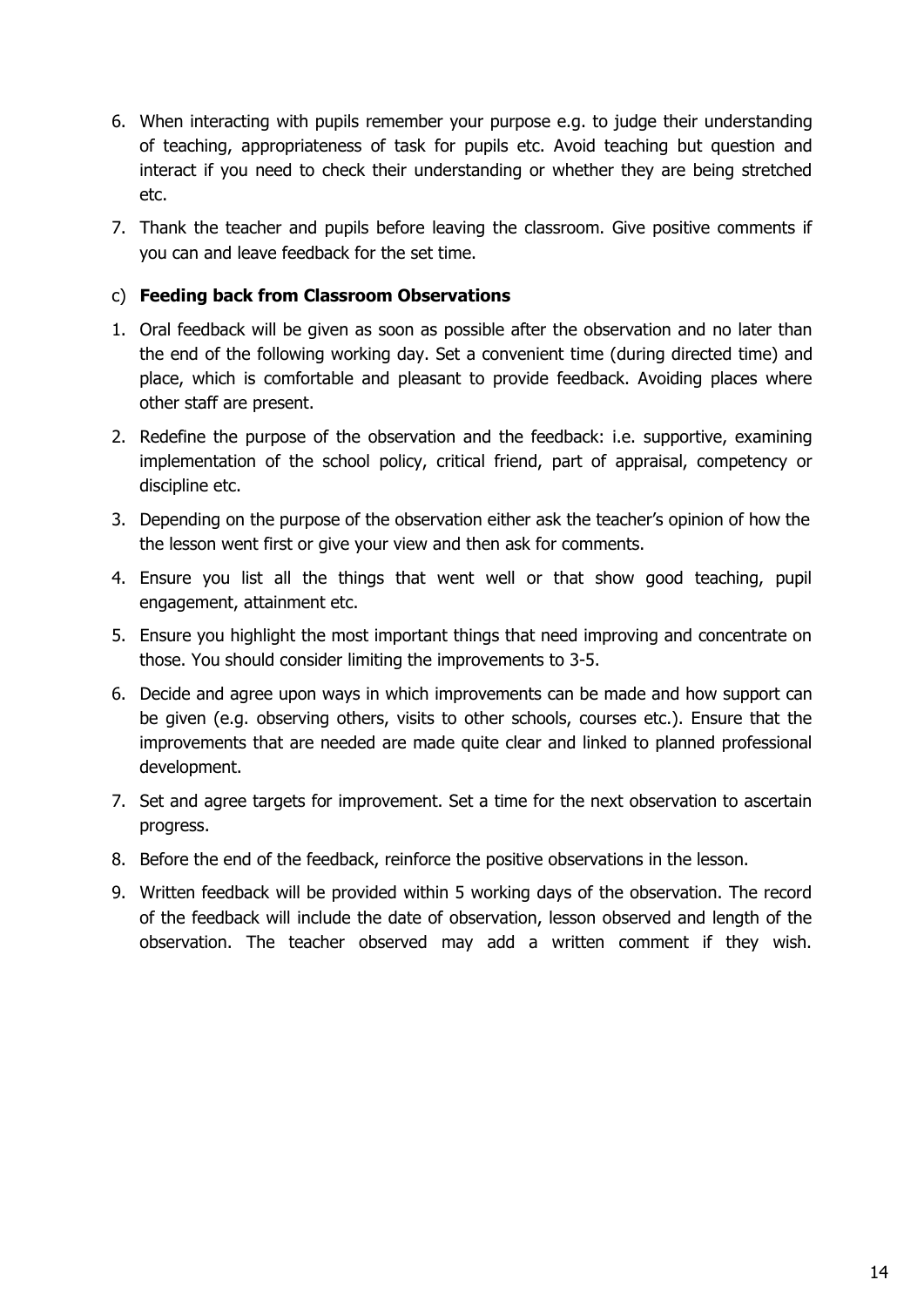## **LEARNING WALKS PROTOCOL**

<span id="page-14-0"></span>This document defines a learning walk as 'A planned examination of an area of school life by gathering a 'snapshot' of information'. They are valuable sources of information to support the school leadership in its self-evaluation and school improvement planning process.

## **Effective learning walks**

- Are focused and targeted. These can be best achieved by framing a question or 'hypothesis' to investigate.
- Target a specific area of school life. This could be a subject, an aspect of teaching and learning (e.g. consistency in the use of AfL strategies), or another area of school life (e.g. pupil participation, or behaviour).
- Are planned for. They are likely to be most effective if they are fully integrated into the school development planning and self-evaluation cycle. All members of the school community should be aware why they are taking place, and adequate notice should be given to those members of staff who are likely to be visited as part of the evidence gathering process. The frequency of learning walks for individual teachers should be taken into account in planning the programme.
- Involve more than one person, possibly from different areas of the school. This allows for discussion about the impact of the findings on future school development needs.

#### **How does a learning walk differ from a formal appraisal observation?**

- Learning walks are designed to seek evidence from a range of sources. This may include looking at classroom practice and scrutinising planning and pupil work. The impact of the teaching and learning of one person should not be the focus of a learning walk. Feedback and reports produced should look at a wider issue – e.g. 'Maths in year 3', 'The use of success criteria in key stage 1'.
- Learning walks should provide a snapshot of regular practice within the school. Only in extreme circumstances should staff be asked to alter their normal timetable or daily practice to facilitate a learning walk.
- It is appropriate for the practice of unqualified and newly qualified teachers to be viewed as part of a learning walk. Careful consideration, however, should be given to inclusion in the process of teachers who have been advised that they are subject to capability procedures.

#### **What might be the outcomes of a learning walk?**

● It is likely that 'whole school' issues will emerge from the learning walk, which can be fed into the school improvement and self-evaluation process.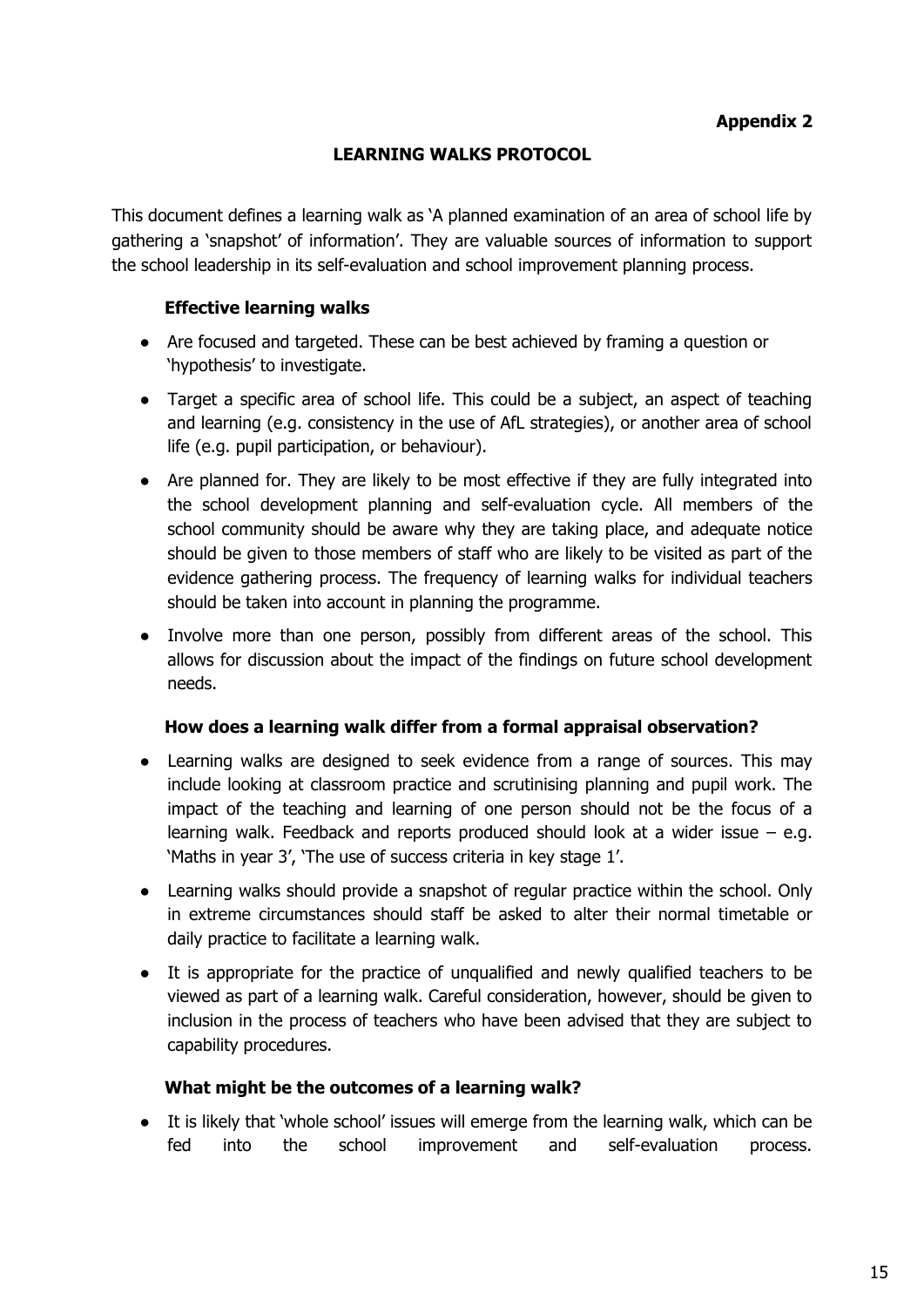- Sharing good practice across the school.
- Should an individual be viewed making an outstanding contribution to pupil progress then consideration should be given to acknowledging verbally their input and to seeking ways of finding opportunities for that staff member to share and model their practice to others.
- Should a cause for concern arise during a learning walk, the matter should be discussed with the teacher at the earliest opportunity and appropriate action taken using personnel procedures where necessary.
- The grading of lesson observations is not an appropriate part of the feedback.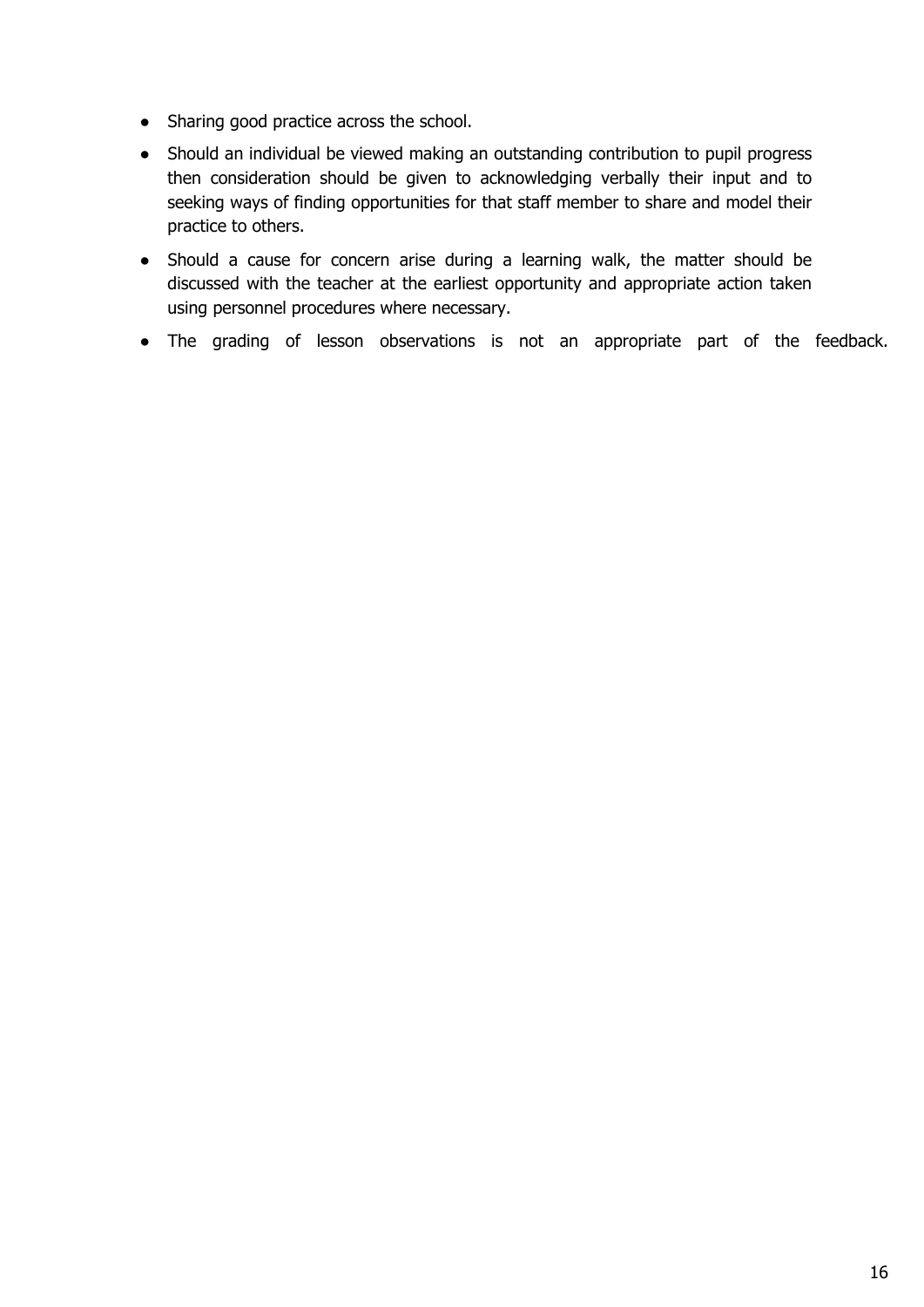#### **DROP-IN PROTOCOL**

- <span id="page-16-0"></span>• To ensure that the school is operating effectively it is often necessary for school leaders to 'drop-in' to classrooms. This may take place for a number of reasons, examples include:
	- o To diagnose whether school policies are being followed
	- $\circ$  To allow the leadership to make judgements about consistencies and inconsistencies within the school
	- o To allow leadership to look at outcomes in context.
	- o To ensure that staff are supported in behaviour management
	- o To allow postholders to get a feel of the provision relevant to their area of responsibility (this may be subject or phase or year group specific)
	- o As a reaction or response to recent events either within school, locally or nationally.
- Drop ins should only be carried out by staff to enable them to carry out their specific responsibilities.
- Drop ins could occur at any time and require no prior notice. Time spent in any one teaching space during a drop in would not exceed 15 minutes.
- Findings from drop ins fall outside of the school's appraisal procedures.
- Findings from drop ins should not be used to make Ofsted graded judgements about any individuals teaching within the school.
- Findings from drop ins could be used to inform the school's self-evaluation processes.
- The timing and nature of drop ins should be sensitive to not disturbing the learning activity.
- Should anything be observed during a drop in that suggests that the education of pupils is at risk, school policies are not being followed, or safeguarding issues are raised, the member of staff will be informed and follow up action taken. This may include unannounced classroom observations. Should an unannounced observation take place all elements of the classroom observation protocol will be followed. Outcomes of any follow up lesson observation will be considered in the appraisal process to seek to improve teaching practice.
- Drop-ins are not focused on formally assessing the teacher they are concerned with the the teaching.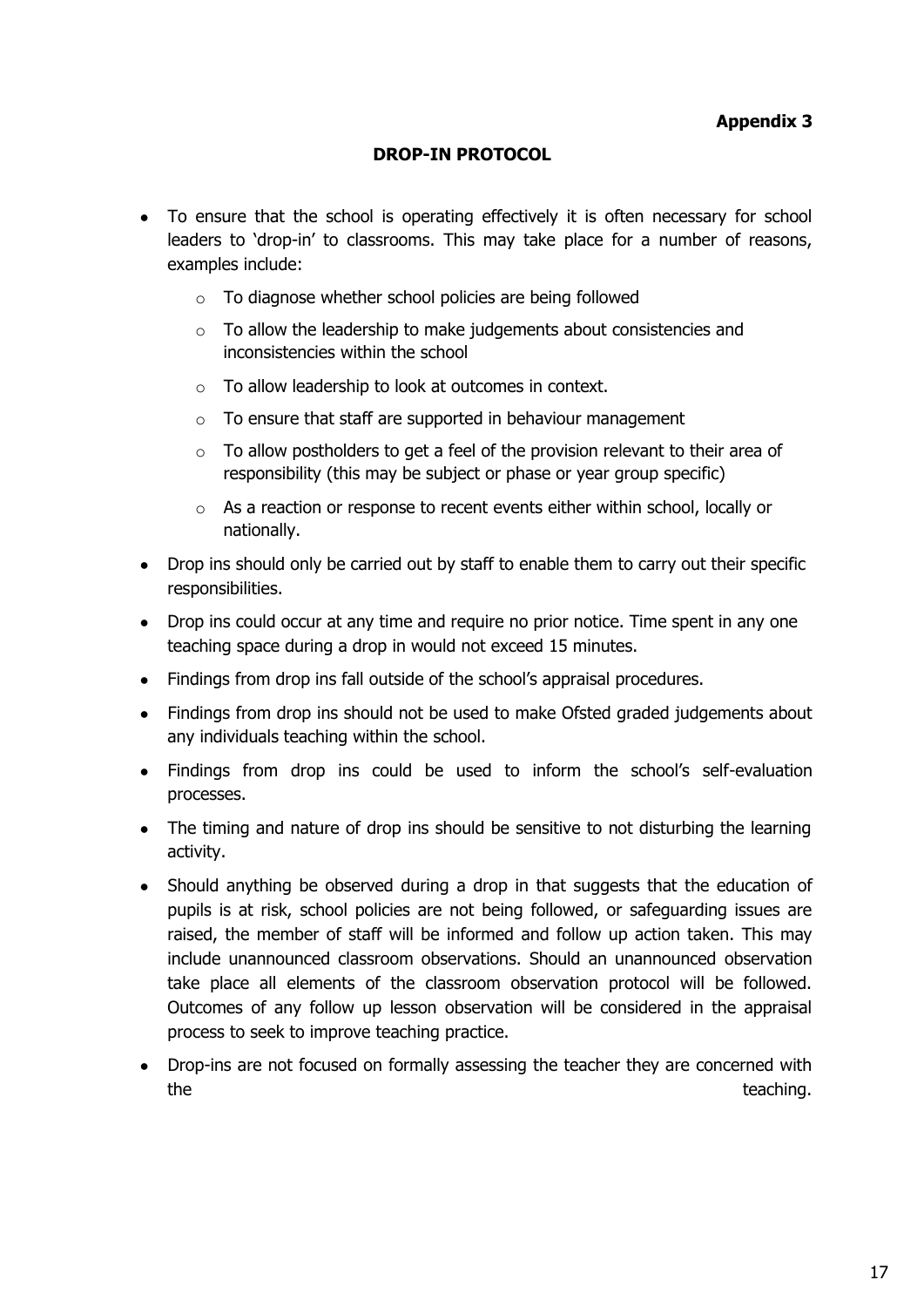## **Appendix 4**

#### **Supplementary management guidance**

Suitably trained is defined here as a member of staff who is a qualified teacher and has had adequate training on completing appraisals and has read and understood the school appraisal policy and relevant professional standards for qualified teacher status (QTS) / qualified teacher learning and skills (QTLS) status. In order for an effective appraisal to be carried out, the staff member should be skilled in assessing the contribution of the appraisee towards the school's improvement and development plan.

Relevant standards are defined here:

#### **For Qualified Teacher Status (QTS):**

The Teachers' Standards, replacing Qualified Teacher Standards (QTS), are the standards that define the minimum level of practice expected of trainees and teachers from the point of being awarded qualified teacher status (QTS).

The Teachers' Standards are used to assess all trainees working towards QTS, and all those completing their statutory induction period. They are also used to assess the performance of all teachers with QTS who are subject to The Education (School Teachers' Appraisal) (England) Regulations 2012, and may additionally be used to assess the performance of teachers who are subject to these regulations and who hold qualified teacher learning and skills (QTLS) status.

#### **Who are the standards for?**

The Teachers' Standards apply to:

- trainees working towards QTS;
- all teachers completing their statutory induction period (newly qualified teachers and
- teachers in maintained schools, including maintained special schools, who are covered by the 2012 appraisal regulations.

The Teachers' Standards must be used by initial teacher training (ITT) providers to assess when trainees can be recommended for qualified teacher status. They must be used by schools to assess the extent to which newly qualified teachers can demonstrate their competence at the end of their induction period.

Teachers applying to access the upper pay range will be assessed as to whether they are highly competent in all elements of the Teachers' Standards and whether their achievements and contribution to an educational setting or settings are substantial and sustained

The National College for Teaching and Leadership (NCTL) uses Part Two of the Teachers' Standards, which relates to personal and professional conduct, when assessing cases of serious misconduct, regardless of the education sector in which the teacher works.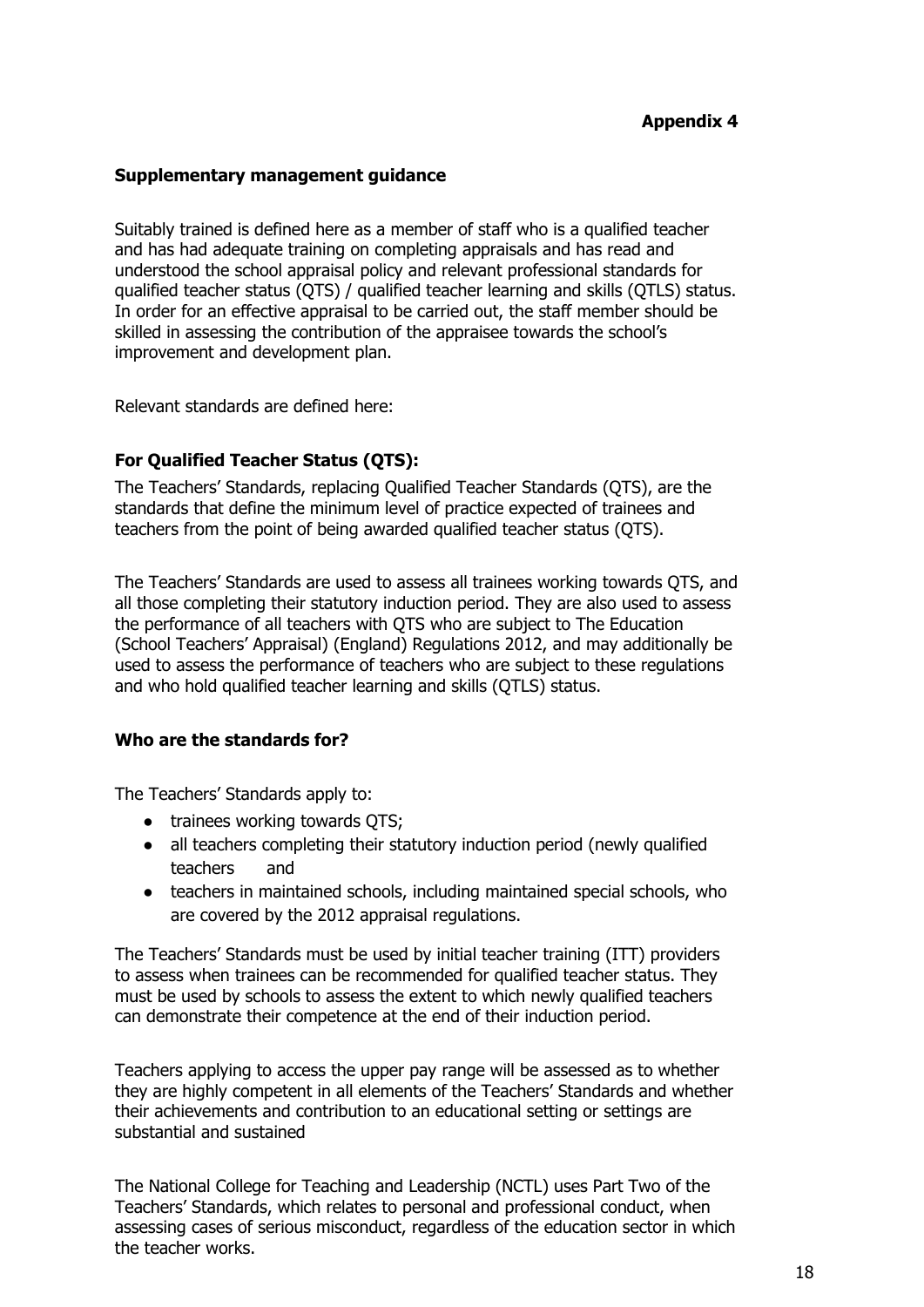#### **For Qualified Teaching Learning and Skills (QTLS) status:**

From 2012, the relevant regulations were changed so that anyone holding QTLS status would have to be employed as a qualified teacher if they worked in a maintained school in England. This means that QTLS holders must be treated as if they have QTS in these schools and are not required to complete a training (induction) year when joining the school.

Other schools are not bound by these regulations, so they are free to choose how they employ those with QTLS, along with other teachers.

Maintained schools who recruit a teacher with QTLS and membership of SET must pay them as a qualified teacher on the relevant pay scale and treat them as if they hold QTS for the purposes of performance management, pay progression etc. – the Teachers' Standards say more about this.

Other schools do not have to do this, they have the freedom to set their own terms and conditions, but many choose to maintain this parity and recognise the important knowledge and skills that FE trained teachers can bring to their subjects.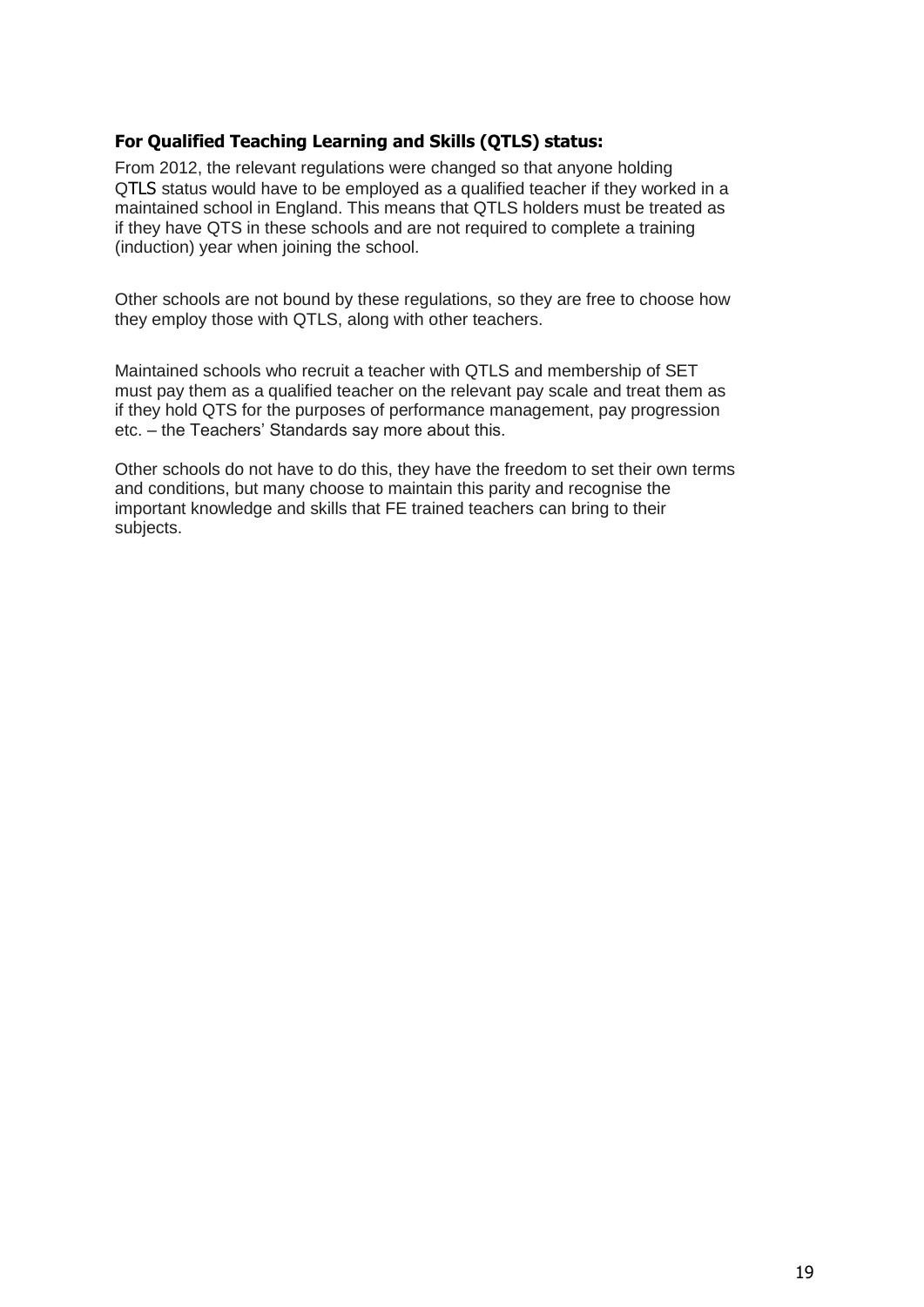## **Addendum (COVID-19)**

## **Performance Management and Appraisal – 2019/2020 and 2020/2021**

Department for Education [guidance](https://www.gov.uk/government/publications/covid-19-school-closures/guidance-for-schools-about-temporarily-closing) states that appraisal and performance management processes should [continue in maintained schools](https://www.tes.com/news/dfe-teacher-appraisals-must-continue-during-coronavirus-pandemic) during the pandemic, but teachers must not be "penalised" as a result of partial school closures, where this has impacted their ability to fully meet their objectives.

The approach to performance management should be within the context of looking after the health and wellbeing of staff and should be sufficiently flexible to account for the range of circumstances and situations, which may arise during COVID. These may include selfisolation, remote learning or school closure.

Consideration needs to be given as to whether the activities of appraisal and performance management can be carried out in the usual way (with regard to the protective measures in place in schools). This means heads should consider whether **learning walks, drop-ins and lesson observations** are appropriate in the current circumstances. Any such activities should form part of the school's risk assessment. Given this context, schools may consider the activities below.

Socially distanced and/or on-line conversations:

- With individual teachers about pupil wellbeing, learning and pupil progress and how the response to pupils' needs is reflected in their lesson planning, delivery and review; and
- with groups of children to gauge their progress in learning
- Using more opportunities to join a range of planning sessions; and
- Seeking more information from teachers to be available on-line.

#### **Setting Objectives going forward**

Schools in the current climate should be flexible and pragmatic in setting targets. Given the continuing state of uncertainty around school closures and the impact on individual staff of COVID (e.g. isolation) it will be difficult to set targets in relation to the standard accountability measures. It is also not advisable to base objectives on remote learning (including digital platforms).

Whole school targets may have been revised and these should translate into individual targets. Objectives should reflect whole school and individual targets, and where applicable leadership related targets. Consideration should also be given to including an objective relating to the wellbeing of staff.

All teachers should be working to their job description and teachers' standards. If a teacher is not meeting a teaching standard, this could be considered as an 'area of development'. If after support has been provided they are unable to meet the standard, then this has to be dealt with as per the policy.

In setting objectives/targets, schools could consider the following:

1. For ECTs moving into year 2, use Teachers' Standards to set performance development targets and looking at a greater depth of expertise with a view of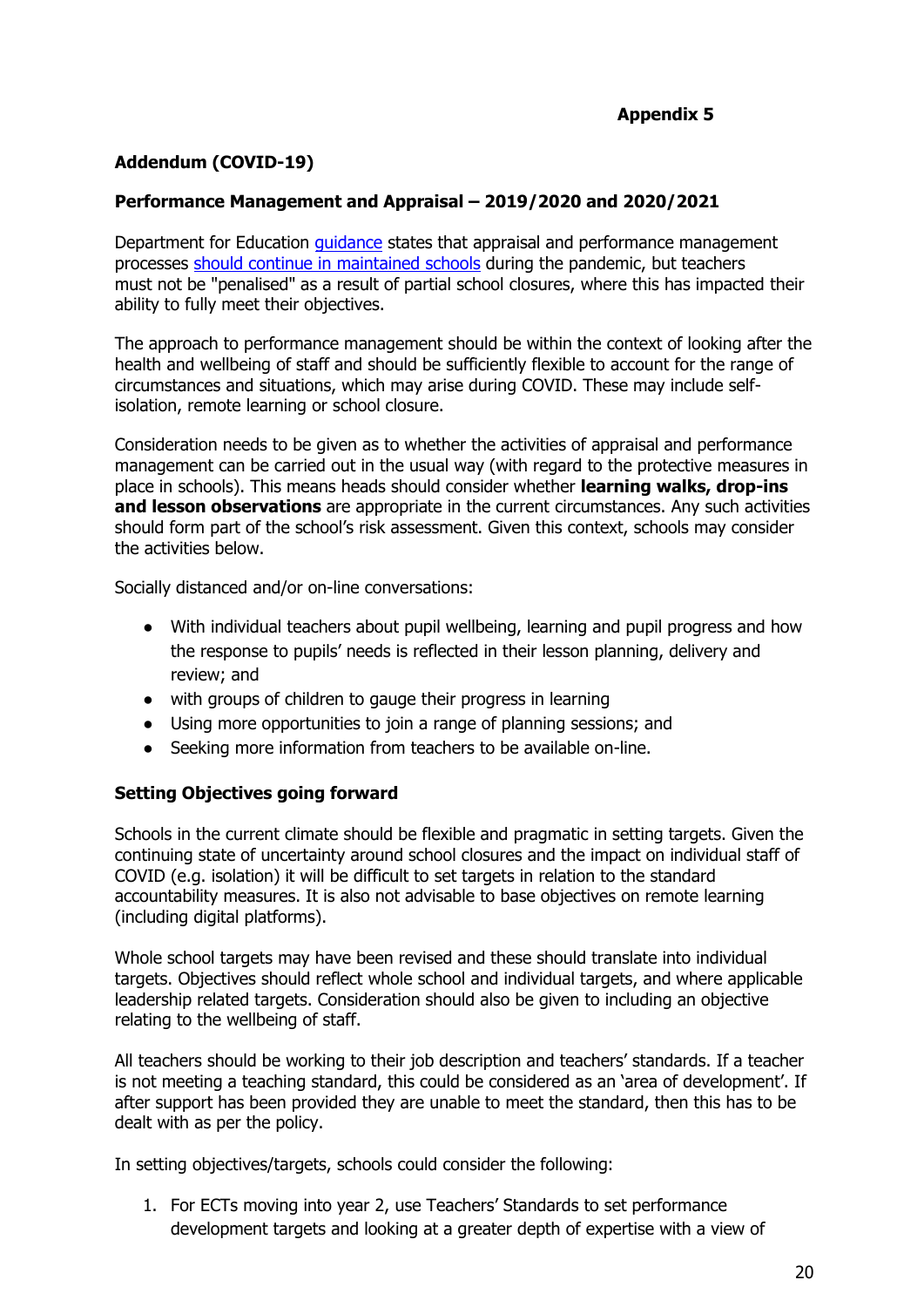raising the quality of education provision. In previous years, targets have been based on quantitative indicators such as pupil attainment. In the current climate, it is suggested that these should be based on professional development and the needs of the school.

2. Targets would need to be set taking into account the school's own development plan and the teacher's own professional development. This would need to be agreed with the teacher at the start of the appraisal cycle. For example, a target could be set around research, and evidence of meeting the target could be collected by evidencing the amount of work completed, how the research is implemented with children and or case studies etc.

The School Improvement Service can offer more specific advice around objective setting.

## **Professional Development**

Appraisers should take into account that teachers may not have access to previously available continuing professional development (CPD) materials. Schools should consider alternatives such as online professional development and other development opportunities that contribute to the school but may not directly link to meeting individual targets e.g. budget management, refreshing ICT skills etc.

## **Learning walks, drop-ins and lesson observations**

During the pandemic the decision of whether to conduct learning walks, drop-ins and lesson observations will depend on a number of factors that need to be taken into account and should be risk assessed (as referenced above). **Where in-person observations are not possible, schools should look for other methods of gathering evidence**. Careful consideration should be given as to whether on-line observations are appropriate in the circumstances.

Where learning walks, drop-ins and lesson observations are taking place observers should take into consideration:

- support provided for teachers in using new technologies and systems introduced as a result of Covid-19
- whether the teacher is using a new format to teach the class
- length of time, since the new format has been used by the teacher (not the school)
- have pupils and/or the teacher been directly impacted by Covid-19 (i.e. bereavement or bubble sent home)
- Some schools will be using online technologies that have the functionality to record lessons. Recorded lessons can be used for classroom observations but teachers must be notified in advance that the school will be adopting this procedure to conduct lesson observation.
- The protocol of arranging observations must be followed.

For any practical support in carrying out lesson observations during the pandemic, you can access support from the School Improvement Team.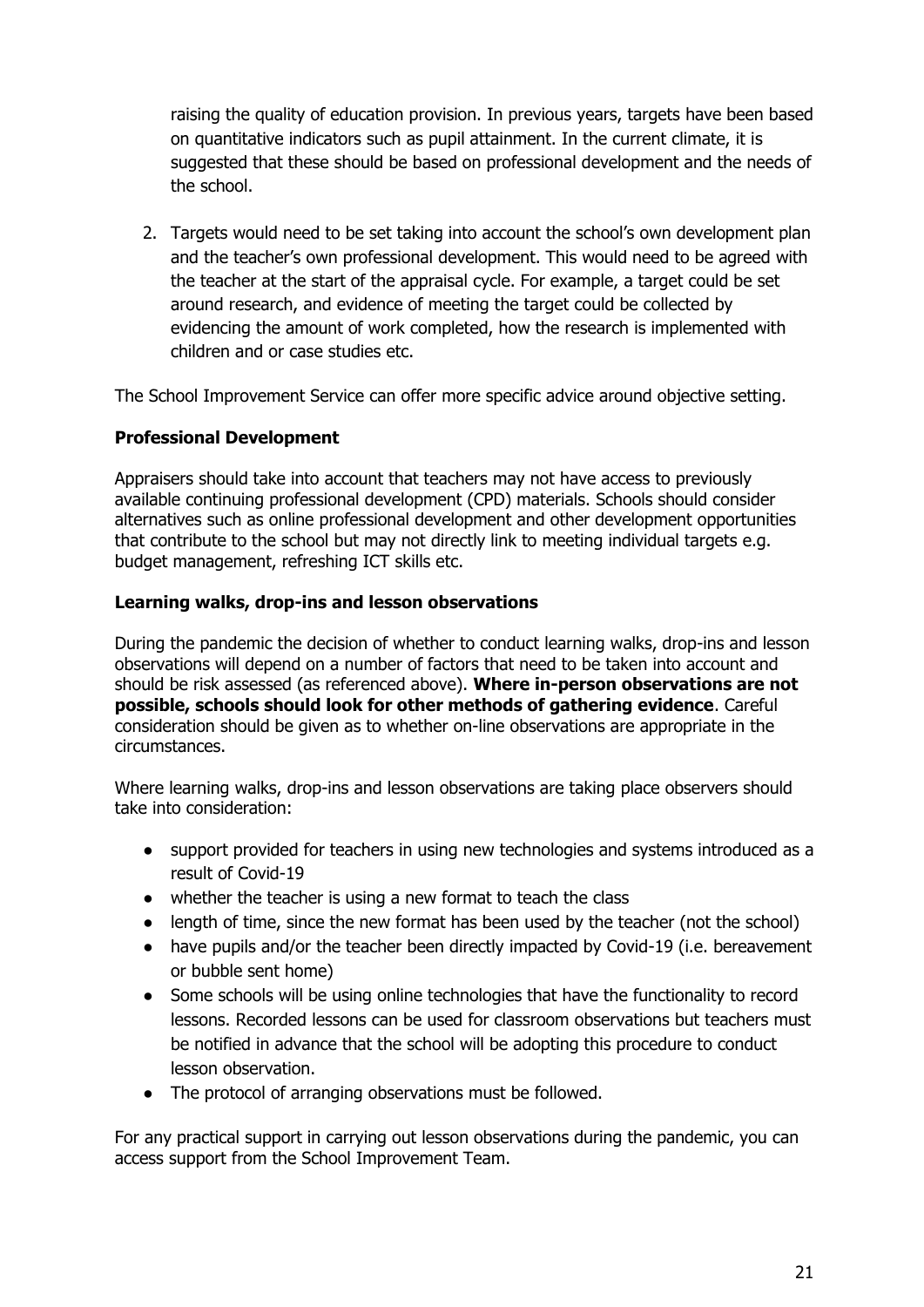#### **Pay Progression**

In light of Covid-19 the default position will be that all teachers will progress by a full point and teachers who are on Section 9 (i.e. teachers experiencing difficulties) will progress by at least half a point. This only applies to teachers on the main pay range.

Progression to and within the upper pay range is based on a set criterion as indicated in paragraphs 3.2 and 3.3 of the model pay policy:

#### **3.2 Threshold Assessment**

The criteria for teachers moving from main scale to the Upper Pay Range still apply. The arrangements for gathering and providing the evidence should take account of the issues raised above in relation to risk assessments.

For ease of reference, the criteria are reproduced below:

"An application from a qualified teacher will be successful where the relevant body is satisfied:

- a) that the teacher is highly competent in all elements of the standards; and
- b) that the teacher's achievements and contribution to the school are substantial and sustained."

NB: In accordance with Section 3 of the STPCD 2019, Schools should make clear in their pay policies how they will interpret the above criteria and what evidence they will take into account.

Applications will need to be made to the appraiser in writing by the date of the teacher's individual review meeting for progression on the previous  $1<sup>st</sup>$  September (assuming the review meeting takes place in the autumn term).

Teachers who apply to move to the Upper Pay Range will be awarded progression to that Range having regard to the two most recent appraisal reviews, provided that these demonstrate a) and b) above.

Reviews will be deemed to be successful if the teacher has been assessed as fully meeting their objectives and the Teachers' Standards.

Teachers may be asked if they wish to draw any information to the Head Teacher's attention but will not be required to submit evidence with their application. The decision on progression will be taken by the Head Teacher after consideration of the evidence and consultation with other relevant school managers. The decision will be advised to the teacher in writing.

#### **3.3 Upper Pay Range Teachers (Post Threshold Teachers)**

Upper Pay Range teachers will be awarded pay progression along the Upper Pay Range following a successful annual appraisal review, provided that the review demonstrates the teacher has met their objectives, Teachers' Standards and continued to meet a) and b) above.

Reviews will be deemed successful unless significant concerns about standards of performance have been raised in writing with the teacher during the annual appraisal